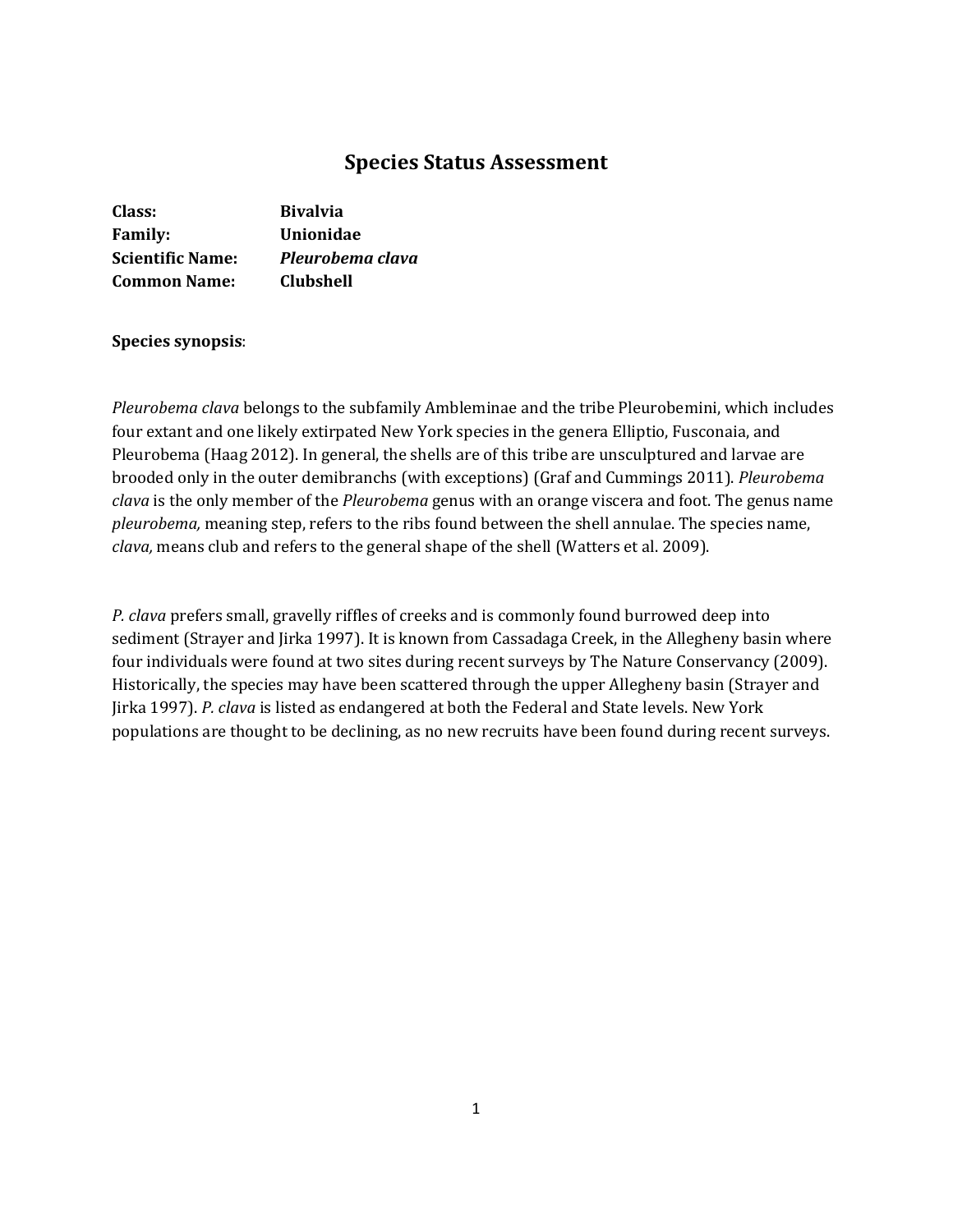# **Status**

### **a. Current and Legal Protected Status**

|  | Federal | Endangered | Candidate? |  |
|--|---------|------------|------------|--|
|--|---------|------------|------------|--|

**ii. New York \_\_\_**Endangered – Species of Greatest Conservation Need**\_\_\_\_\_\_**

### **b. Natural Heritage Program Rank**

- **i. Global \_\_\_\_**G1G2 Critically Imperiled**\_\_\_\_\_\_\_\_\_\_\_\_\_\_\_\_\_\_\_\_\_\_\_\_\_\_\_\_\_\_\_\_\_\_**
- **ii. New York \_\_\_**S1 **-** Critically Imperiled**\_\_ Tracked by NYNHP? \_\_\_\_**Yes**\_**

### **Other Rank:**

U.S. Endangered Species Act (USESA): Listed endangered, nonessential experimental population (1993) IUCN Red List Category: Critically endangered Convention on International Trade in Endangered Species Protection Status (CITES): Appendix II American Fisheries Society Status: Endangered (1993)

### **Status Discussion:**

*P. clava* was once found from Michigan to Alabama, and from Illinois to West Virginia. Extirpated from Alabama, Illinois and Tennessee, it occurs today in portions of only 12 streams (USFWS 1994). This species has been extirpated from most of its range in this century. It is thought that less than 20% of historical range remains. Continued loss of habitat and water quality deterioration threatens the remaining populations (NatureServe 2013).

# **II. Abundance and Distribution Trends**

# **a. North America**

**i. Abundance**

| $X$ declining increasing | ______stable | unknown |
|--------------------------|--------------|---------|
| ii. Distribution:        |              |         |
|                          |              |         |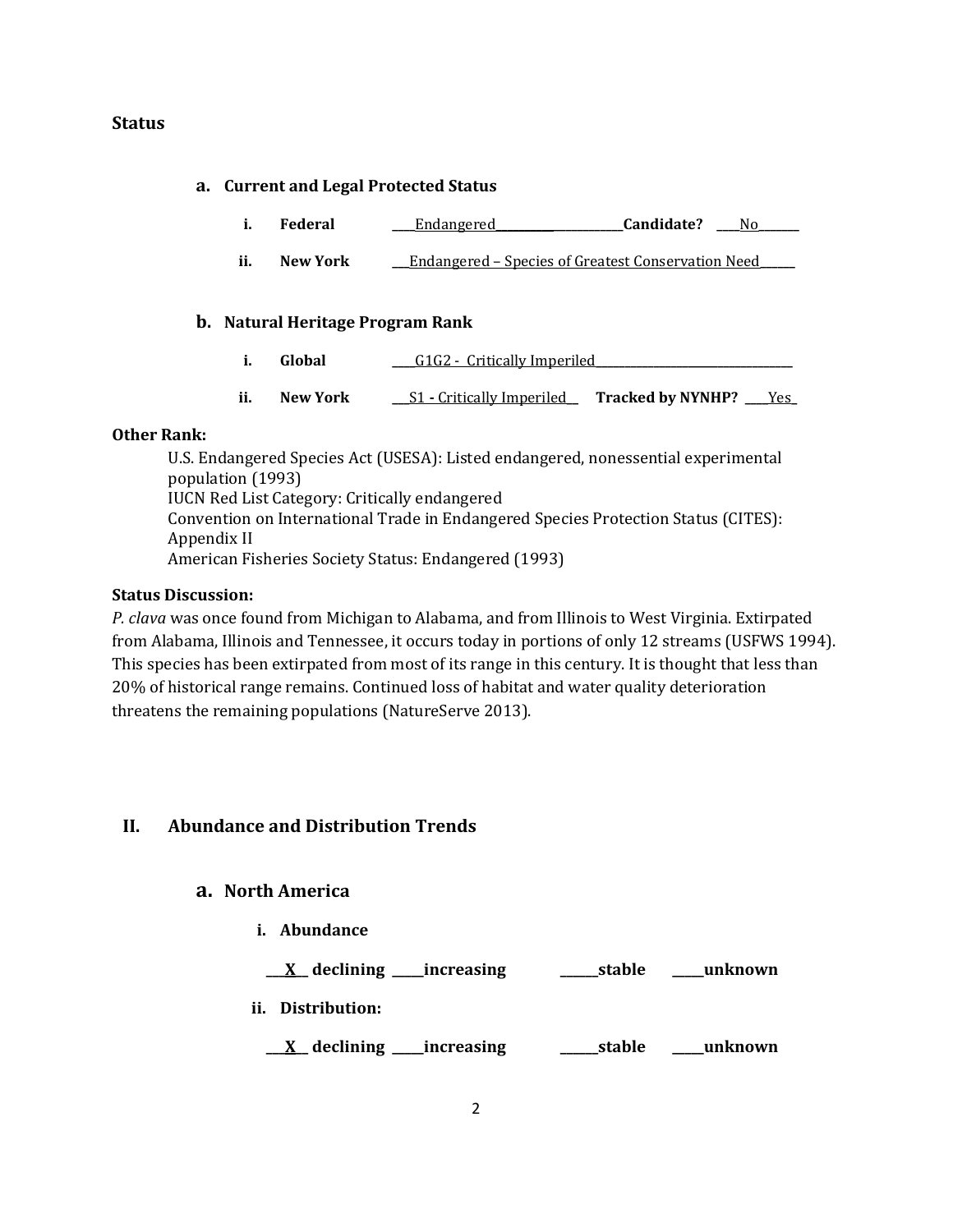**Time frame considered: \_\_\_\_\_\_\_\_\_\_\_\_\_\_\_\_\_\_\_\_\_\_\_\_\_\_\_\_\_\_\_\_\_\_\_\_\_\_\_\_\_\_\_\_\_\_\_\_\_\_\_\_\_\_\_\_\_**

- **b. Regional** 
	- **i. Abundance**

**\_\_X\_\_\_ declining \_\_\_\_\_increasing \_\_\_\_\_stable \_\_\_\_\_\_unknown**

**ii. Distribution:**

| declining increasing             |                  | stable | unknown |
|----------------------------------|------------------|--------|---------|
| <b>Regional Unit Considered:</b> | <b>Northeast</b> |        |         |
| Time Frame Considered:           |                  |        |         |

# **c. Adjacent States and Provinces**

| <b>CONNECTICUT</b>   | Not Present $X$     | No data $\_\_\_\_\_\_\_\_\_\_\_\$   |
|----------------------|---------------------|-------------------------------------|
| <b>MASSACHUSETTS</b> | Not Present $X$     | No data $\_\_\_\_\_\_\_\_\_\_\_\$   |
| <b>NEW JERSEY</b>    | Not Present $X$     | No data $\_\_\_\_\_\_\_\_\_\_\_\$   |
| <b>ONTARIO</b>       | Not Present $X_{-}$ | No data $\_\_\_\_\_\_\_\_\_\_\_\_\$ |
| <b>PENNSYLVANIA</b>  | Not Present ______  | No data $\_\_$                      |
| i. Abundance         |                     |                                     |
|                      |                     |                                     |
| ii. Distribution:    |                     |                                     |
|                      |                     |                                     |
|                      |                     |                                     |
|                      |                     | SGCN? Yes                           |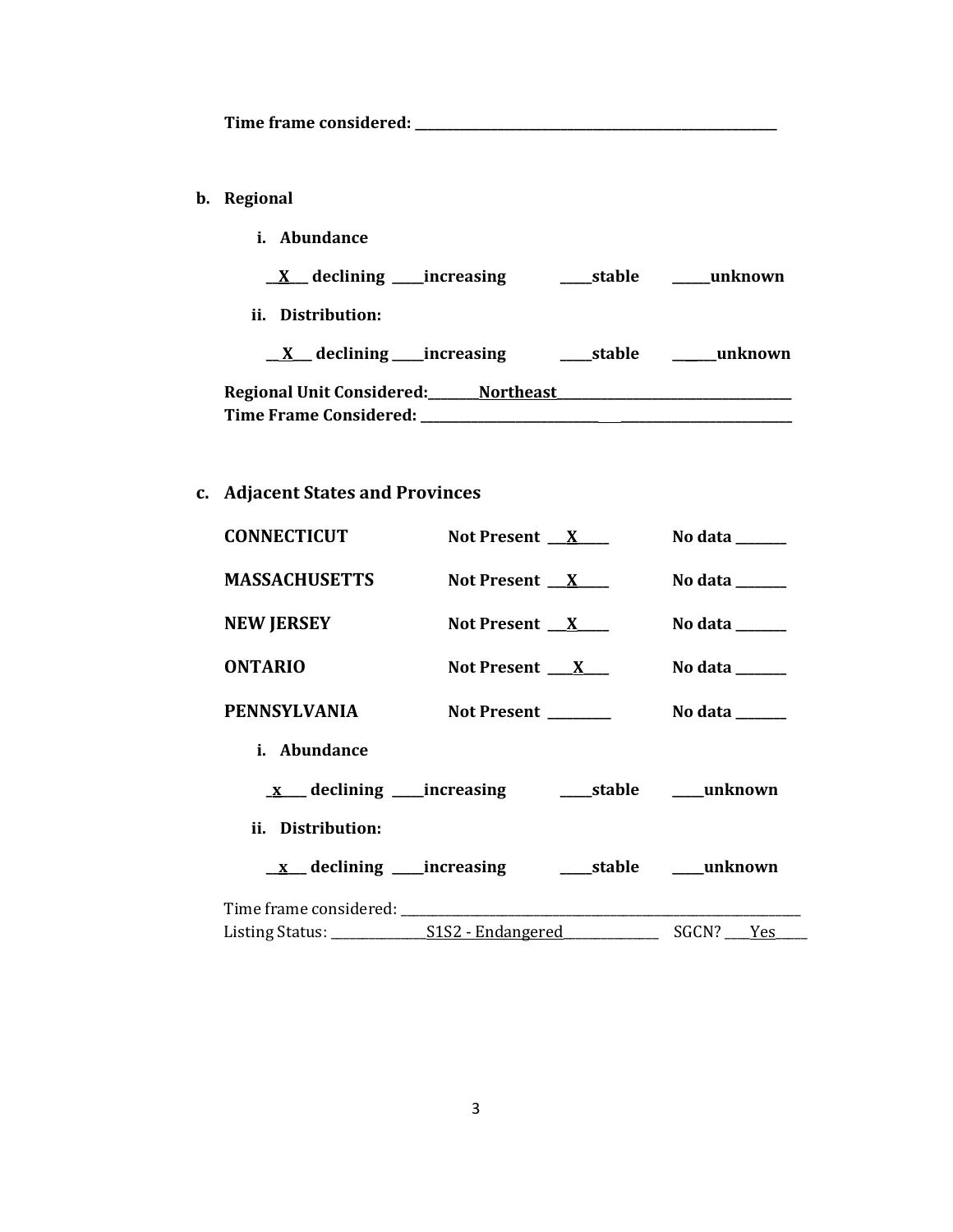| <b>QUEBEC</b>                             | Not Present $X_{-}$ | No data $\_\_\_\_\_\_\_\_\_\_\_\$ |
|-------------------------------------------|---------------------|-----------------------------------|
| <b>VERMONT</b>                            | Not Present $X$     | No data $\_\_$                    |
|                                           |                     |                                   |
| d. NEW YORK                               |                     | No data                           |
| <i>i.</i> Abundance                       |                     |                                   |
|                                           |                     |                                   |
| ii. Distribution:                         |                     |                                   |
| $\underline{X}$ declining _____increasing |                     | stable unknown                    |
| Time frame considered: Since 1970         |                     |                                   |

# **Monitoring in New York.**

As part of a State Wildlife Grant, NYSDEC Region 8 Fisheries and Wildlife staff is conducting a baseline survey of tributaries in central and western New York for native freshwater mussels 2009 – 2017.

### **Trends Discussion:**

This species is rare and decreasing throughout its range.



Figure 1. Range wide distribution of *P. clava* in North America (NatureServe 2013).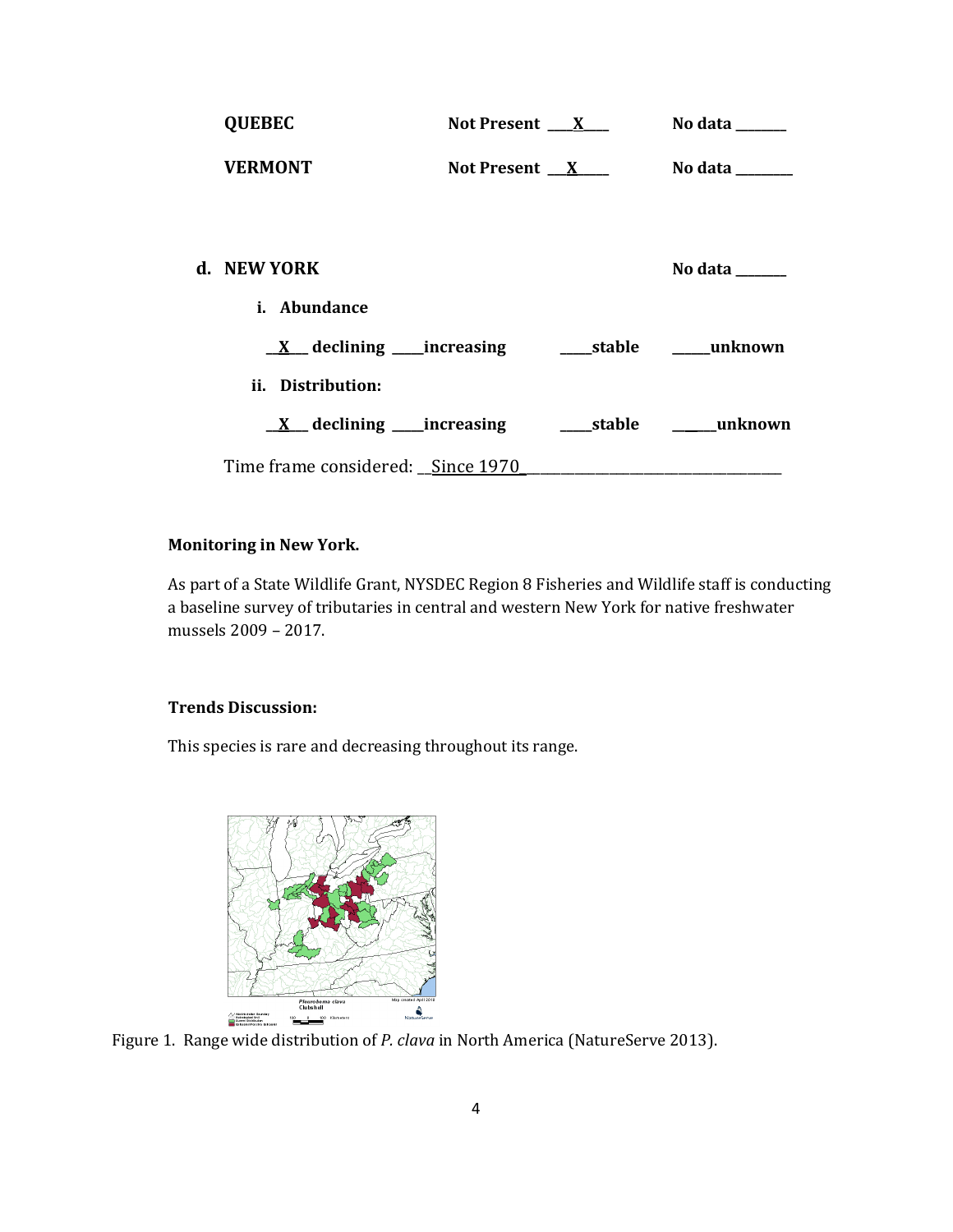

Figure 2. Post 1970 distribution of *P. clava* in New York (Mahar and Landry 2013, Harman and Lord 2010, The Nature Conservancy 2009, New York Natural Heritage Program 2013, White et al. 2011).

### **III. New York Rarity, if known:**

| Historic      | # of Animals | <u># of Locations</u> | % of State               |
|---------------|--------------|-----------------------|--------------------------|
| prior to 1970 | Unknown      | 1 waterbody           | 1 of 56 HUC 8 watersheds |
| prior to 1980 |              |                       |                          |
| prior to 1990 |              |                       |                          |

### **Details of historic occurrence:**

Historically, *P. clava* may have been scattered throughout the upper Allegheny basin in New York (Ortmann 1919), although prior to 1970, only a single record of this species, from Cassadaga Creek, exists (Strayer and Jirka 1997).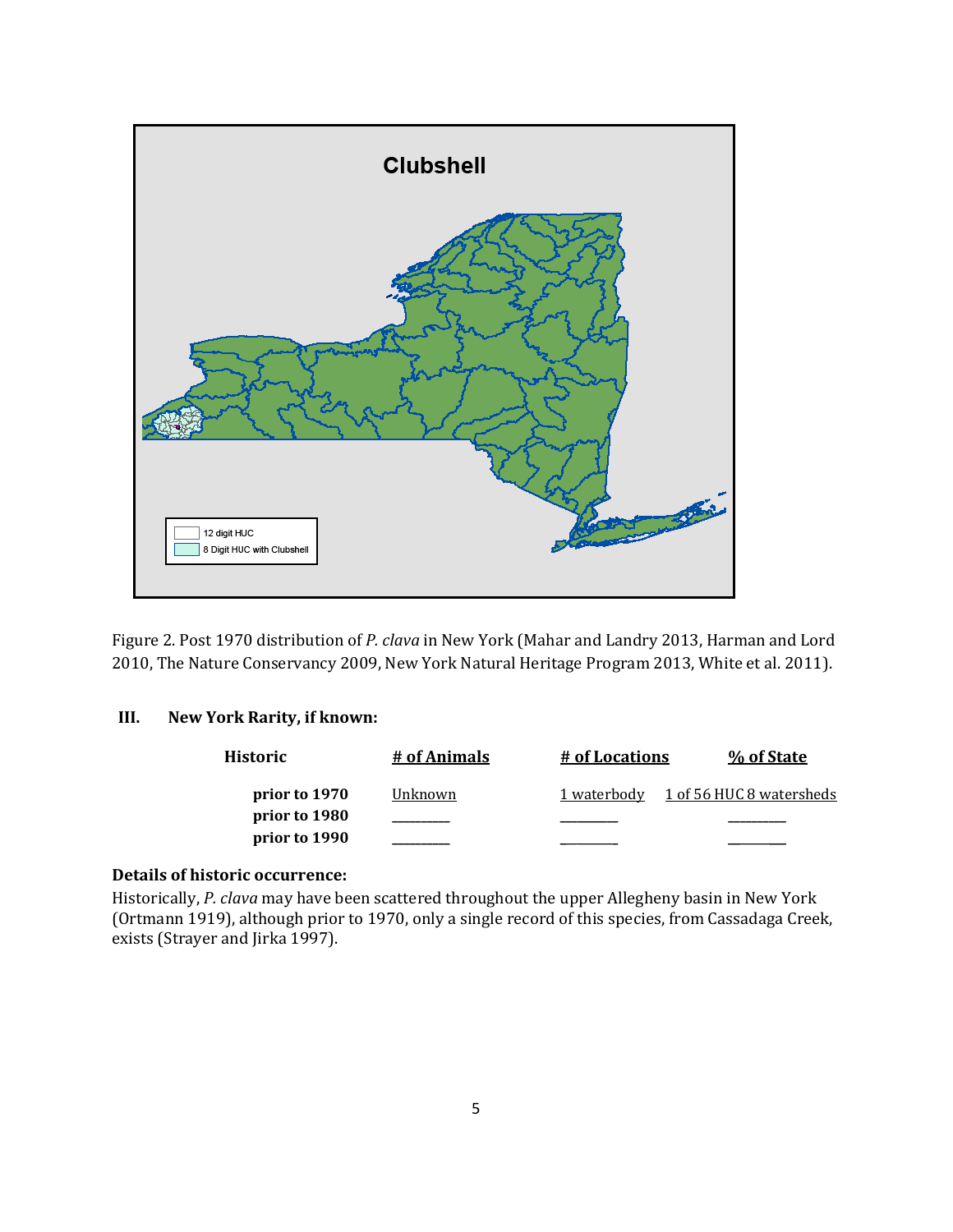| Current | # of Animals | # of Locations | % of State              |
|---------|--------------|----------------|-------------------------|
|         | 4 live       | 1 waterbody    | 1 of 56 HUC8 watersheds |

### **Details of current occurrence:**

*P. clava* currently only exists in one waterbody in New York State (Figure 2). In a recent survey of the Allegany basin, The Nature Conservancy documented *P.* clava at only one of the 105 excavation survey sites. At the site, two live individuals were found in Cassadaga Creek at a rate of 0.4 per hour. Two additional individuals were found alive during quantitative sampling of a site further downstream on Cassadaga Creek. Unfortunately, at both sites, no recently recruited individuals were found. The long-term viability of this species remains in question given the very low numbers of only older animals (The Nature Conservancy 2009).

### **New York's Contribution to Species North American Range:**

| % of NA Range in New York | <b>Classification of New York Range</b> |
|---------------------------|-----------------------------------------|
| $\frac{100}{2}$ (endemic) | Core                                    |
| $-76-99$                  | <u>X</u> Peripheral                     |
| $\frac{1}{2}$ 51-75       | Disjunct                                |
| $-26-50$                  | Distance to core population:            |
| $X$ 1.25                  | 55 miles                                |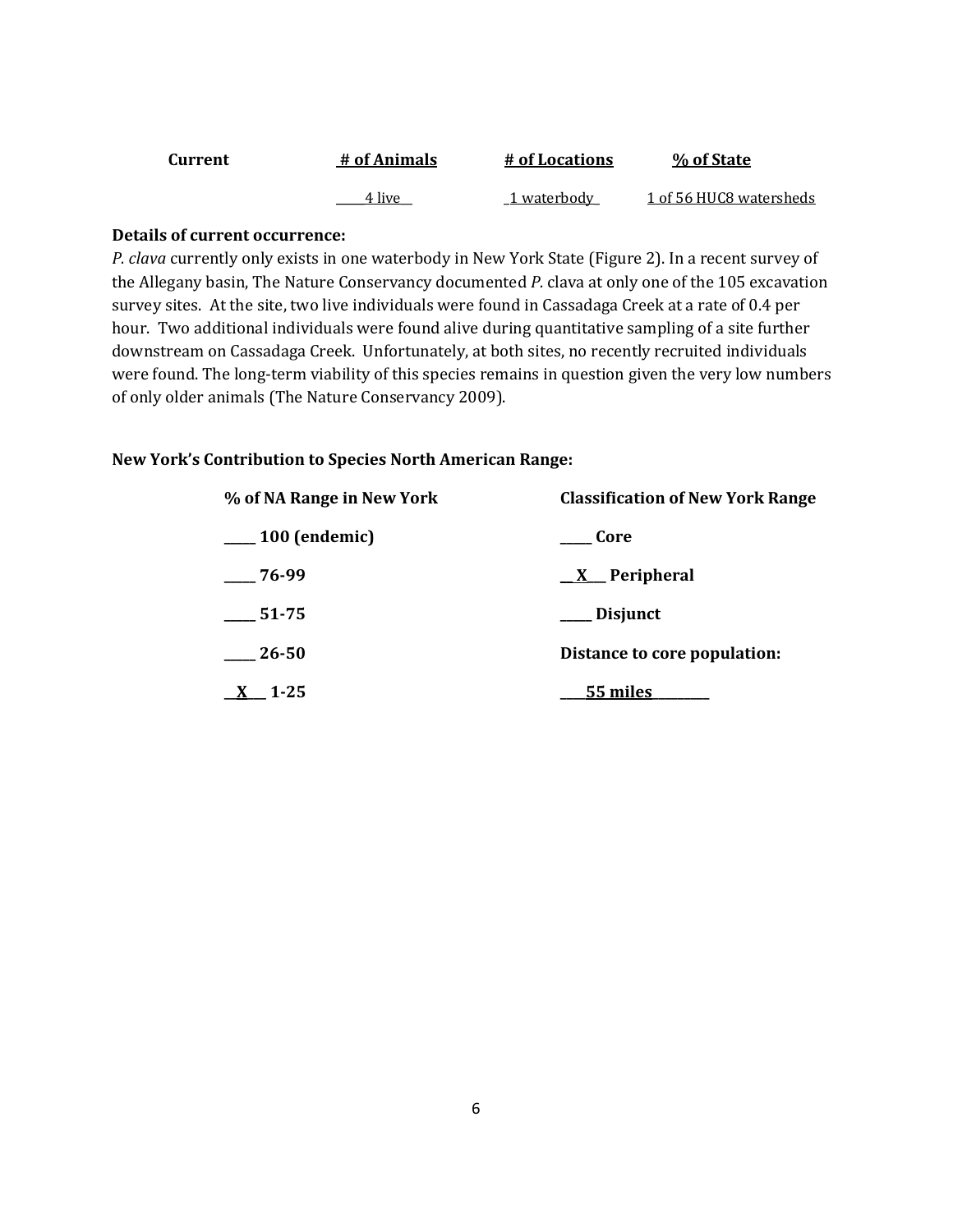### **IV. Primary Habitat or Community Type:**

- **1.** Small River; Low Gradient; Moderately Buffered, Neutral; Transitional Cool
- **2.** Headwater/Creek

**Habitat or Community Type Trend in New York:**

| Declining Stable Increasing | <b>X</b> Unknown |     |
|-----------------------------|------------------|-----|
|                             | N/A              |     |
| <b>Habitat Specialist?</b>  | X Yes            | No  |
| <b>Indicator Species?</b>   | X Yes            | No. |

### **Habitat Discussion:**

The habitat of *P. clava* has been reported as creeks and small rivers (Strayer and Jirka 1997), small to medium-sized rivers and streams (USFWS 1994), and medium to large rivers (Cummings and Mayer 1992). This species is generally found in clean, coarse sand and gravel or cobble, where it may live several inches beneath the surface of the substrate (USFWS as cited in NatureServe 2013, Cummings and Mayer 1992, Watters et al. 2009, Strayer and Jirka 1997). It is most common in the current at downstream ends of riffles and islands (Watters et al. 2009) or in riffles (Strayer and Jirka 1997), or runs, often just downstream of a riffle (USFWS 1994). It cannot tolerate mud or slackwater conditions, and is very susceptible to siltation (USFWS 1994). Because it deeply buries itself beneath the substrate, living animals may be hard to find even in places where it is believed to occur in some numbers (Strayer and Jirka 1997, USFWS 1994).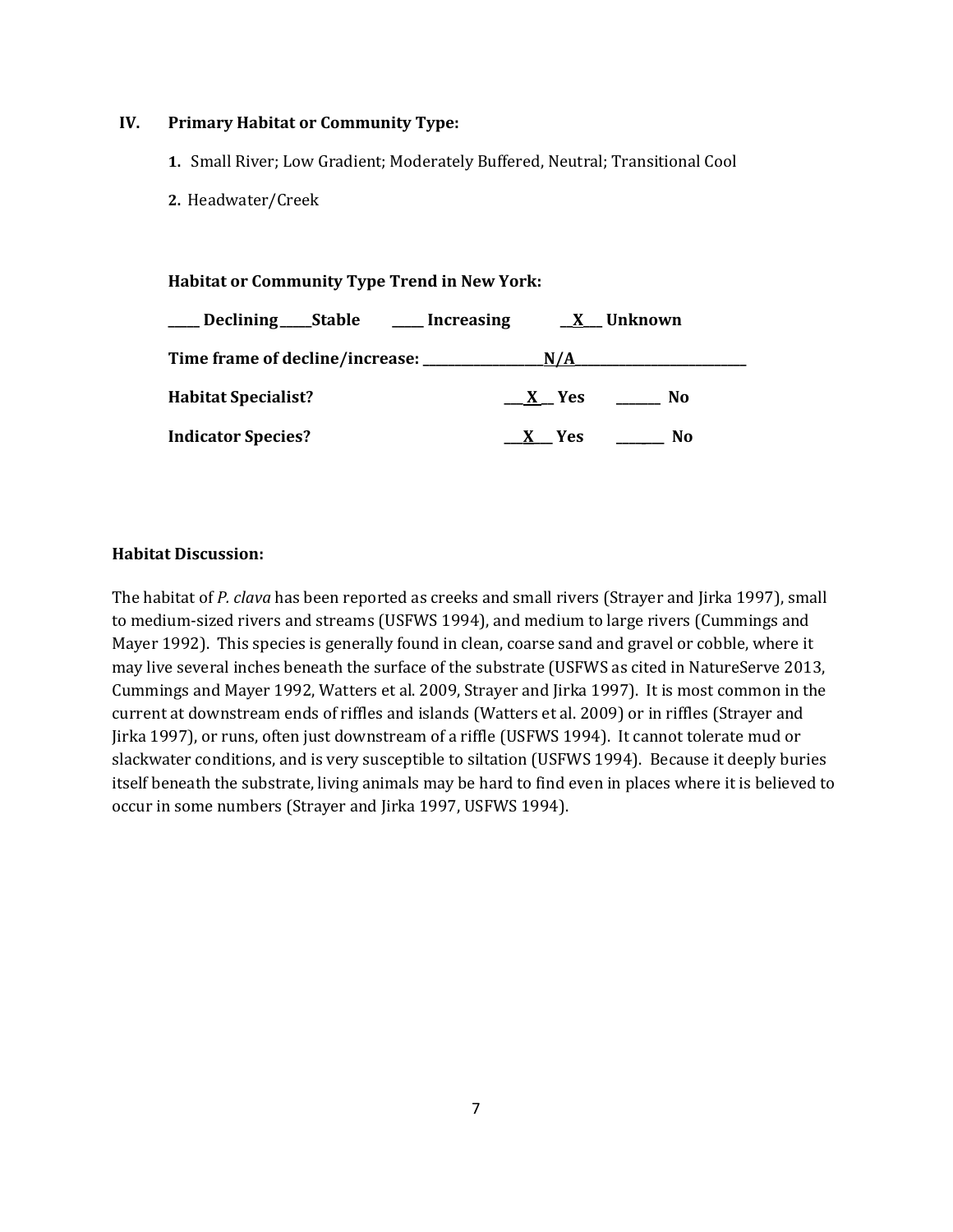**VIII. New York Species Demographics and Life History**

**\_\_X\_\_\_\_ Breeder in New York**

**\_\_X\_\_\_ Summer Resident**

**\_\_\_X\_\_ Winter Resident**

**\_\_\_\_\_ Anadromous**

**\_\_\_\_\_ Non-breeder in New York**

**\_\_\_\_\_ Summer Resident**

**\_\_\_\_\_ Winter Resident**

**\_\_\_\_\_ Catadromous**

**\_\_\_\_\_ Migratory only**

**\_\_\_\_\_Unknown**

#### **Species Demographics and Life History Discussion:**

Upstream males release sperm into the water. Females downstream take up the sperm with incoming water. Fertilization success may be related to population density, with a threshold density required for any reproductive success to occur. Eggs are fertilized within the female. Like nearly all North American mussels, *P. clava* must parasitize an often specific vertebrate host to complete its life cycle. It is suspected that some mussel populations are not recruiting because their hosts no longer occur with them. Once released by the female, glochidia must acquire a suitable host or die, usually within 24-48 hours. After attaching to a suitable host, glochidia encyst, usually at the fish's gills or fins and receive food and dispersal. Once the glochidia metamorphose into juveniles, they drop from the host. If they land in suitable habitat, they will burrow into the substrate, where they may remain for several years (Watters et al. 2009).

In the adult form, freshwater mussels are basically sessile; movement is limited to a few meters of the lake or river bottom. The only time that significant dispersal can take place is during the parasitic phase. Infected host fishes can transport the larval unionids into new habitats, and can replenish depleted populations with new individuals. Dispersal is particularly important for genetic exchange between populations. Dispersal is likely to be a slow process for mussels which use resident fishes with limited home ranges as their hosts (COSEWIC as cited in NatureServe 2013).

This species has an equilibrium life history strategy, characterized primarily by long life span, mostly short term brooding, low to moderate growth rate, and late maturity, with low reproductive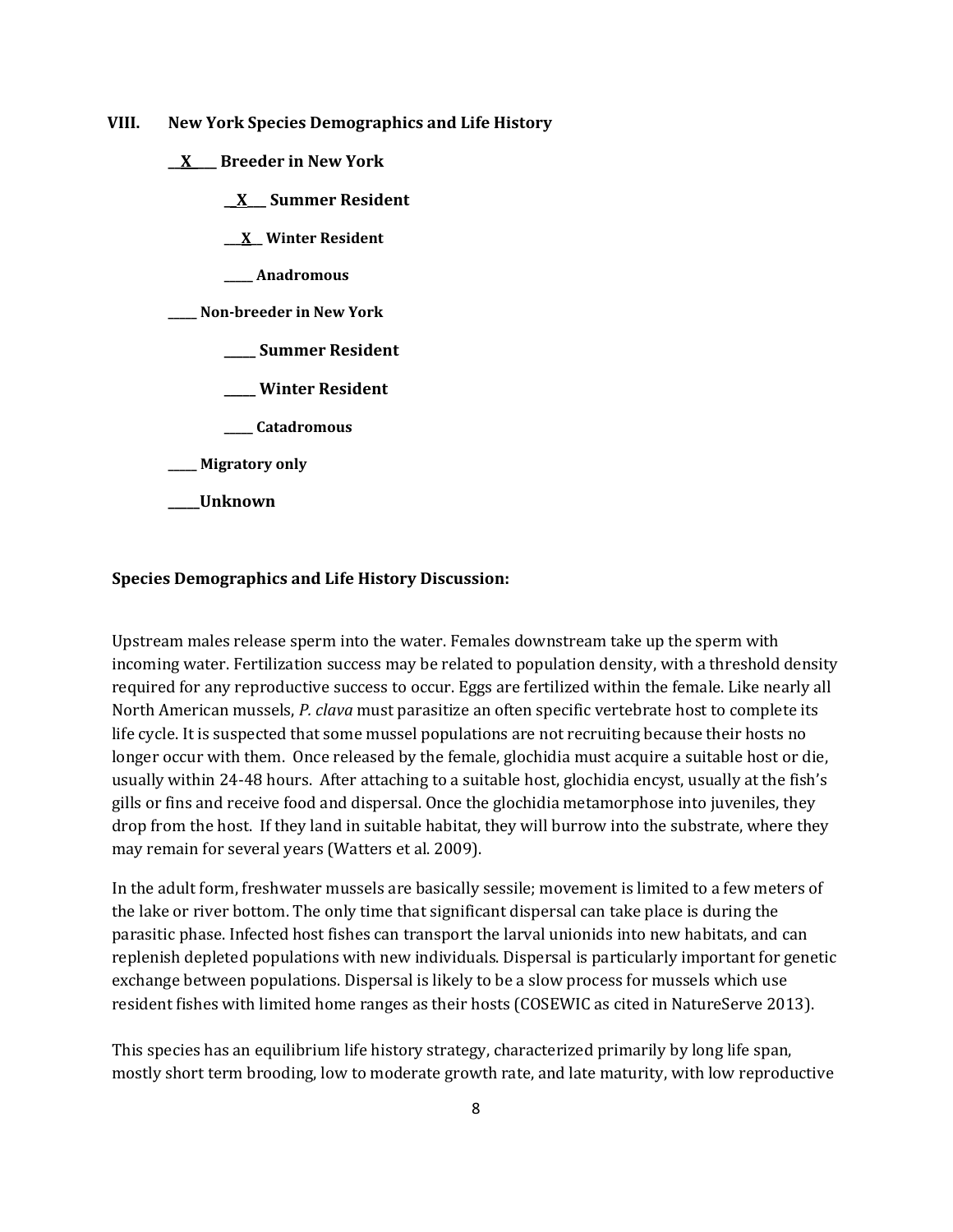effort and fecundity that increases slowly after maturation. This life history strategy is considered to be favored in stable, productive habitats (Haag 2012).

Virtually nothing is known specifically for *P. clava*. This species may live to be over 20 years old (Watters et al. 2009), with some individuals thought to live over 30 years of age (NatureServe 2013). It is not known at what age reproductive maturity begins and ends. Because of the rarity of live material, it is not known if existing populations are reproductively active, and because of their small size, it is not known if juveniles are present in any of the populations (NatureServe 2013).

This species is thought to be tachytictic, with eggs appearing in May, and glochidia present in June and July. In Ohio, glochidia had been released by the end of June (Watters et al. 2009). Glochidia are reported to have transformed on central stoneroller (*Campostoma anomalum*), striped shiner (*Luxilus chrysocephalus*), logperch (*Perca caprodes*), and blackside darter (*Percina maculate*) (Watters and O'Dee (1997) and O'Dee and Watters (2000) in Watters et al. 2009).

### **IX. Threats:**

*P. clava's* decline in the upper Ohio and Wabash watersheds has been principally due to pollution from agricultural run-off and industrial wastes, and extensive impoundments for navigation (USFWS 1997, Roley et al. 2012). These, along with channelization, siltation, in-stream sand and gravel mining, and zebra/quagga mussel infestation, are thought to be responsible for its decline across its range (USFWS 1994).

Because there are only two known locations for *P. clava* in New York, both of which are located in a single stream, in close proximity to each other, a single disturbance could decimate the entire population of this species in the state. Land use in this reach of Cassadaga Creek is mostly forest cover with some, limited agriculture (New York State Landcover 2010). Aquatic habitats lacking vegetated buffers of adequate width are threatened by runoff from urban areas, roads, lawns, and agricultural land (Gillis 2012). If best management practices are not closely adhered to, mussel habitat adjacent to wood harvest or agricultural land is subjected to pesticide, fertilizer, and silt/sediment runoff. During recent mussel surveys in western and central New York, it has been documented that sufficient vegetated riparian buffers are often lacking along known mussel streams (Mahar and Landry 2013), indicating that runoff is a major threat to resident mussel populations.

### **Agricultural Runoff**

The presence of pesticides and fertilizers in our rural watersheds is nearly ubiquitous (Haag 2012). And because pesticides and their associated surfactants adsorb onto sediment particles, sedimentation may act as a vector for their transport into the aquatic system (Haag 2012). Mussels are more sensitive to pesticides than many other animals (Watters et al. 2009). Although effects of pesticides are species-specific, sub-lethal levels of PCBs, DDT, malathion, and other compounds inhibit respiratory efficiency and accumulate in the tissues. Atrazine and permethrin at sublethal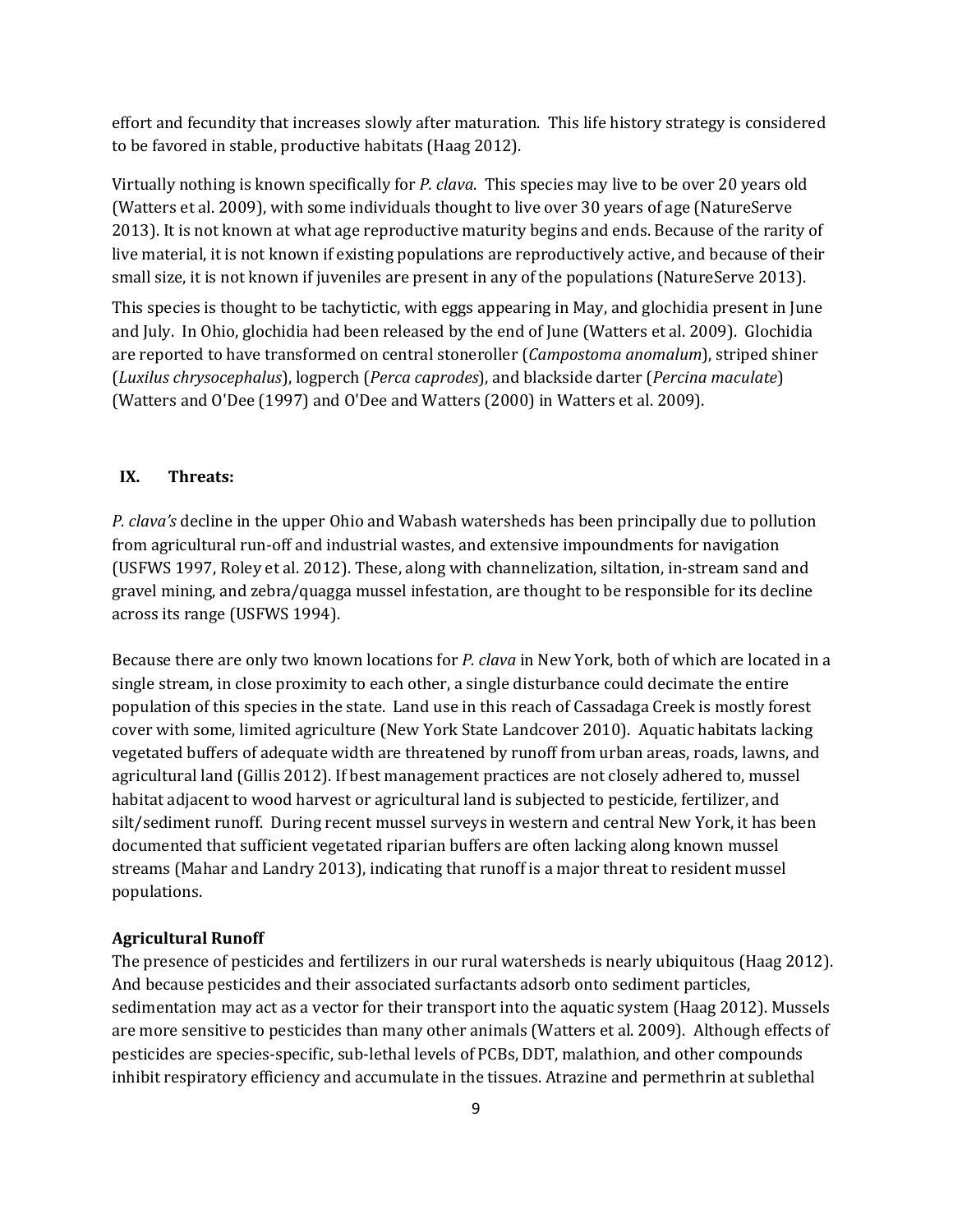concentrations reduced juvenile growth (Bringolf et al. 2007b, 2007c in Haag 2012) and environmental levels of atrazine altered mussel movement and aggregation behavior (Flynn and Spellman 2009 in Haag 2012). Pesticides can affect mussels in many ways, but the full range of long-term effects remains unknown (Haag 2012).

Fertilizer run-off is also a concern. High inputs of nitrogen from fertilizers can cause increases in ammonia in the water and the substrate, leading to direct toxicity for a wide range of mussel species. Mussels, especially in their early life stages, are more sensitive to un-ionized ammonia than other organisms, and high sensitivity is seen across a range of species and life histories (Haag 2012). In addition, ammonia adsorbs to sediment particles, resulting in higher nitrogen concentrations in the substrate than in the overlying water. The nitrogen present in the interstitial spaces in the substrate is thought to result in juvenile mortality and to prevent recruitment by some mussel species (Strayer and Malcom 2012). Studies have suggested decreasing sediment loads entering aquatic systems as the best way to decrease the impact of numerous stressors for both *P. clava* and mussels in general (Roley et al. 2012).

#### **Runoff from Developed Land**

Several roads cross and run adjacent to Cassadaga Creek; these are likely sources of runoff containing metals and road salts (New York State Landcover 2010). Mussels are particularly sensitive to heavy metals, more so than many other animals used in toxicological tests (Keller and Zam 1991). Low levels of metals may interfere with the ability of glochidia to attach to the host (Huebner and Pynnonen 1992 as cited in Watters et al. 2009), suggesting that U.S. EPA ambient water quality criteria may not adequately protect mussels from toxic metals (Wang et al. 2011). In addition, increases in salinity from the runoff of salt used for clearing roads in winter may be lethal to glochidia and juvenile mussels (Keller and Zam 1991, Liqouri and Insler 1985 as cited in Watters et al. 2009, Pandolfo et al., 2012). Based on these studies, the U.S. EPA's ambient water quality criterion for acute chloride exposures may not be protective of all freshwater mussels (Pandolfo et al. 2012).

#### **Habitat Modifications**

Ecosystem modifications, such as in-stream work associated with bridge replacements or gravel mining kill mussels and destroy their habitat. For example, dredging for vegetation removal has been shown to remove up to 23% of mussels in spoils (Aldridge 2000). Further evidence for disruption was provided by mussel surveys adjacent to approximately 20 river miles of Conewango Creek that had been channelized and straightened in the first half of the 20th century. The resulting "dredge" had no riffle or run habitat and sites just below and above this channelized section contained few or no mussels (The Nature Conservancy 2009). These habitat modification activities have long term impacts on mussels and their distribution (Aldridge 2000). The impact of such activities on a species with limited distribution, such as *P. clava,* would be devastating.

It has been noted that this species is intolerant of impoundments (USFWS 2004). While it is highly unlikely that new impoundments will be constructed in this area, culverts and bridge crossings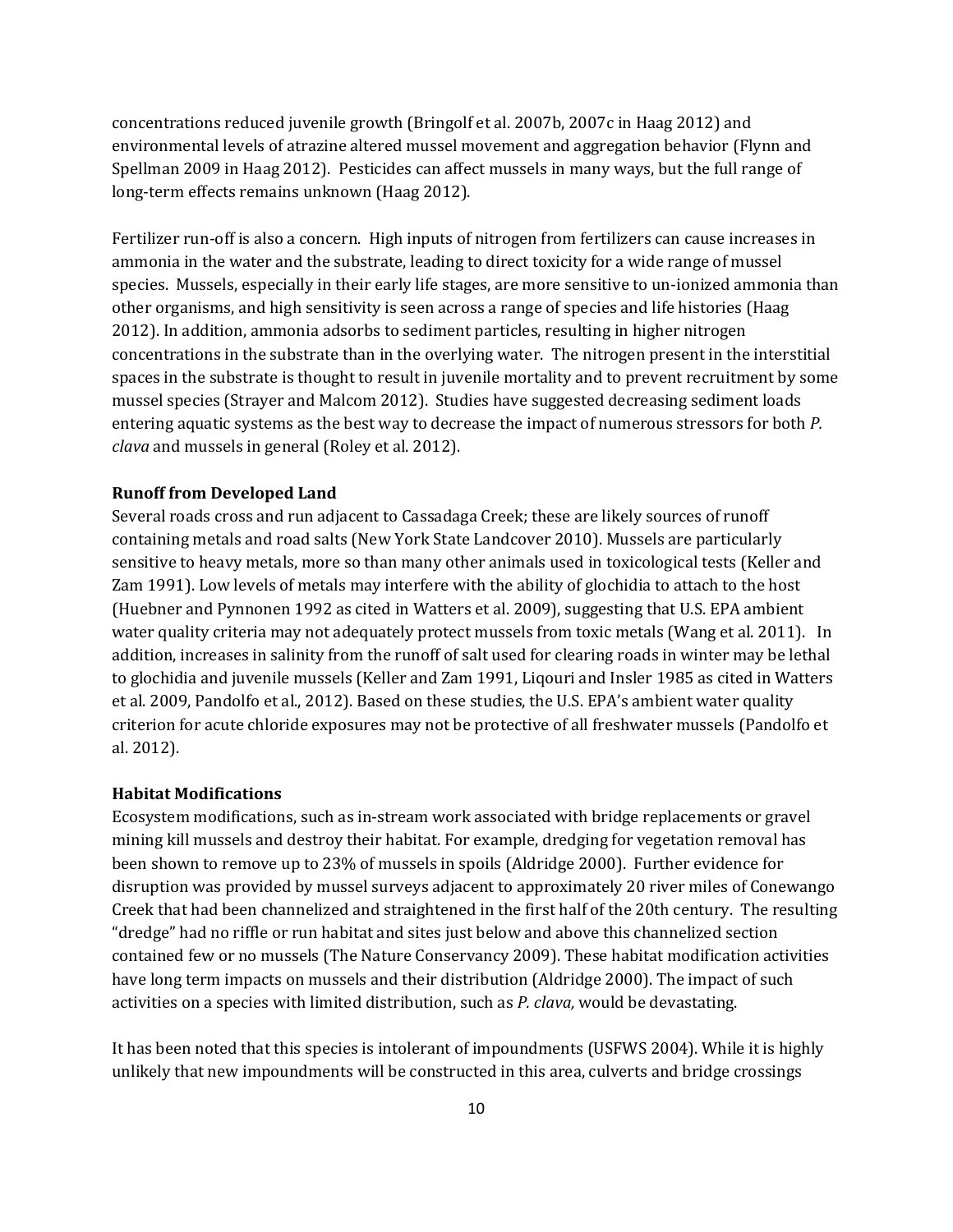should be properly maintained so that water does not collect upstream of the structures, due to debris build up or an inadequate sized installation.

#### **Invasive Species**

Zebra mussels (*Dreissena polymorpha*) are present in the lower reaches of Cassadaga and Conewango Creeks and may threaten upstream *P. clava* populations and their habitat. Chautauqua Lake's connection to Cassadaga Creek, Chadakoin Creek, is the main source of this exotic invasive. In free‐flowing, relatively shallow rivers, zebra mussels do not appear to be as devastating to native mussels as they are in impounded rivers or lake environments largely because their planktonic larval stage combined with downstream flow of rivers continually depletes populations and prevents establishment (Haag 2012). However, in slower, more lentic waters, native mussel populations were virtually eliminated in much of the Great Lakes, St. Lawrence River system, and the Hudson River, where greater than 90 percent declines in mussel abundance occurred typically within four years of *Dreissena* colonization (Ricciardi et al. 1998 in Haag 2012). Invasive zebra and quagga mussels (*Dreissena polymorpha* and *Dreissena bugenis*) have been repeatedly cited as a threat to native mussel populations (Strayer and Jirka 1997, Watters et al. 2009). En masse, Dreissenids outcompete native mussels by efficiently filtering food and oxygen from the water. They reduce reproductive success by filtering native mussel male gametes from the water column and they can foul the shells of the native mussels to the point that their valves can no longer open. In heavily invested areas, they may transform a habitat by hardening the substrate, such that dislodged mussels are not able to rebury (USFWS 1994). Although zebra mussels will continue to cause problems for Chautauqua Lake, they currently appear to have minimal impact downstream. However, precautions should be taken to avoid invasions by zebra mussels to upstream locations, especially the headwater lakes in the Cassadaga system. Monitoring for zebra mussels in these lakes may provide early detection of this invader (The Nature Conservancy 2009).

#### **Climate Change**

The NatureServe Climate Change Vulnerability Index has been used in several states to help identify species that are particularly vulnerable to the effects of climate change. While *P. clava* vulnerability was not evaluated for New York, the populations within West Virginia are ranked as "highly vulnerable" to climate change (2013) and Michigan populations were considered "extremely vulnerable" to climate change (Hoving et al. 2013).

#### **Impoundments – Range wide**

Across its range, impoundments likely contributed to the reduced distribution of mussels that we see today. Vaughn and Taylor (1999) observed a mussel extinction gradient with a gradual, linear increase in mussel species richness and abundance with increasing distance downstream from impoundments. Species and their hosts that require shallow, oxygenated, fast-flowing water quickly are eliminated. Continuously cold water from both increased water depth upstream of the dam and dam discharges downstream of the dam may prevent reproduction. Impoundment increases silt load and eutrophication, resulting in changes in the fish fauna, and therefore the availability of hosts. Dams represent distributional barriers to fish hosts, and therefore to the mussels themselves.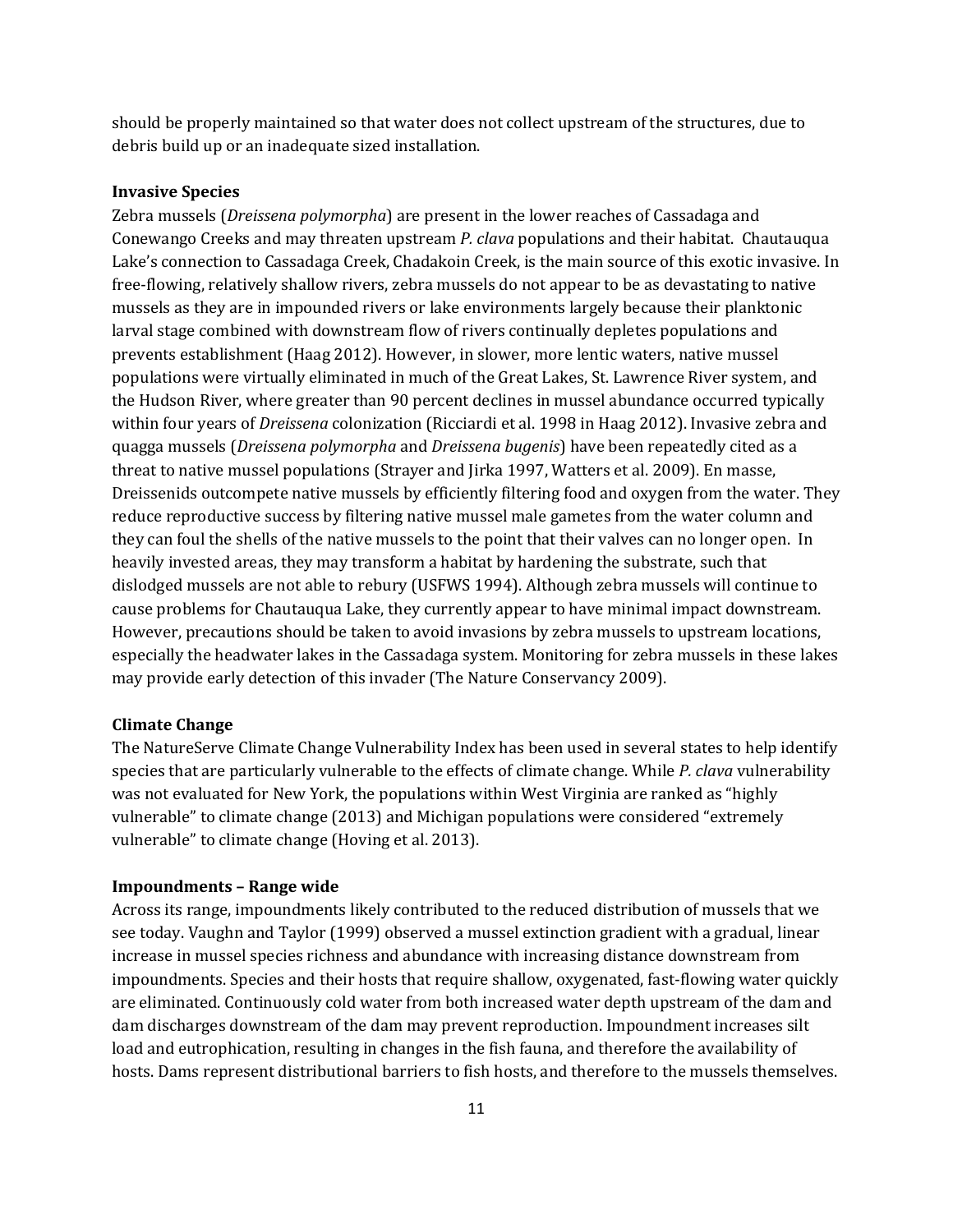The zoogeographic patterns of several species suggest a dam-limited range. Dams also act as sediment traps, often having many feet of silt and debris caught on their upstream side. These areas generally are without mussels. Below the dam, the tailwaters often have dense mussel beds, as these reaches are the only areas left that still have oxygenated, fast moving water. This is exemplified by the distribution of beds in the lower Muskingum River, Ohio (Stansbery and King 1983, ESI 1993c).

In addition, improperly sized and poorly installed or poorly maintained culverts have impacts similar to dams in that they fragment habitat, preventing the movement by host fish, and effectively isolating mussel populations. And because culverts are located at nearly every road-stream intersection, there is the potential for landscape level fragmentation of mussel habitat.

#### **Are there regulatory mechanisms that protect the species or its habitat in New York?**



New York State Environmental Conservation Law, § 11-0535. 6 NYCRR Part 182: Endangered and Threatened Species of Fish and Wildlife; Species of Special Concern; Incidental Take Permits

Section 7(a) of the Federal Endangered Species Act, as amended, requires Federal agencies to evaluate their actions with respect to any species that is proposed or listed as Federally endangered or threatened. Regulations implementing this interagency cooperation provision of the Act are codified at 50 CFR Part 402. Section 7(a)(4) requires Federal agencies to confer informally with the Service on any action that is likely to jeopardize the continued existence of a proposed species or result in destruction or adverse modification of proposed critical habitat. If a species is listed subsequently, Section 7(a)(2) requires Federal agencies to ensure that any activities they authorize, fund, or carry out are not likely to jeopardize the continued existence of such a species or to destroy or adversely modify its critical habitat. If a Federal action may affect a listed species or its critical habitat, the responsible Federal agency must enter into formal consultation with the Service.

Mussel habitats receive some generic protection under several New York State regulations (NYCRR) promulgated under the authority of the New York Environmental Conservation Law (ECL), specifically Part 608 of the NYCRR: Use and Protection of Waters, and Part 617 of the NYCRR: State Environmental Quality Review (SEQR). Part 608 provides protection of some mussel habitats by regulating and requiring environmental review of the modification or disturbance of any "protected stream", its bed or bank, and removal of sand, gravel or other material from its bed or banks (608.2 Disturbance of Protected Streams). This does not provide adequate protection of mussels and their habitats as it only protects streams or particular portions of a streams for which there has been adopted by NYSDEC or any of its predecessors any of the following classifications or standards: AA,  $AA(t)$ , A,  $A(t)$ , B,  $B(t)$  C(t), or Streams designated (t)(trout) also include those more specifically designated (ts)(trout spawning). Mussel habitats may also receive some additional protections as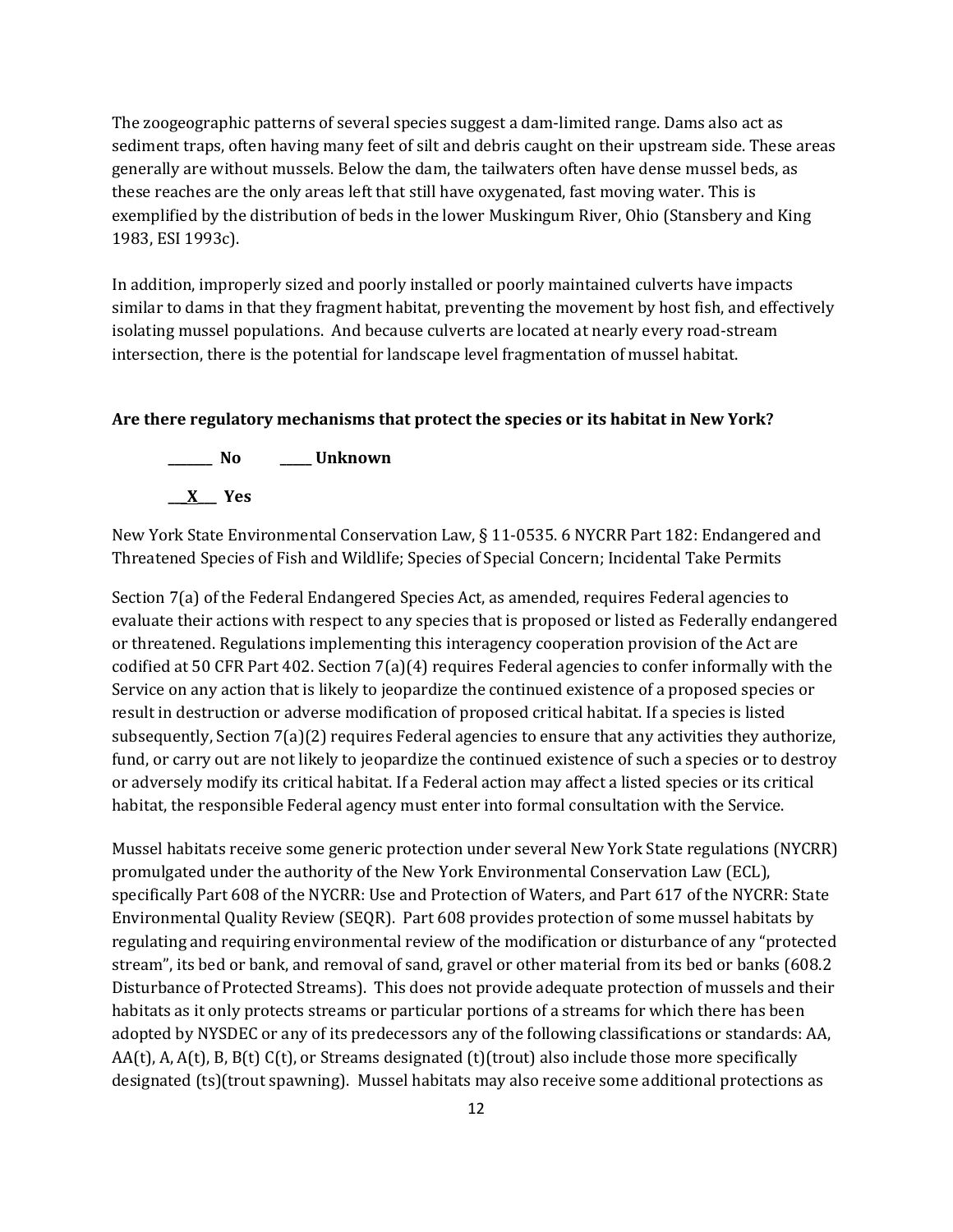the construction, repair, breach or removals of dams, and the excavation and placement of fill in navigable waters are subject to regulation and environmental review under Part 608, 608.3 and 608.5 respectively. Under part 608, projects requiring a permit can be conditioned by NYSDEC to include best management practices, such as sediment and erosion protections. Through the review process, these projects can also be modified to reduce impacts in order to meet permit issuance standards.

Under Part 608, protection of unlisted species of mussels is general and relatively limited. More importantly, Class C and D waters with mussels do not receive protection under these regulations. A significant portion of the New York's mussel resources occur within Class C and D waters. An additional but not insignificant gap in protection occurs because agricultural activities consisting of the crossing and re-crossing of a protected stream by livestock or wheeled farming equipment normally used for traditional agricultural purposes or of withdrawing irrigation water in a manner which does not otherwise alter the stream, are exempt from these regulations and environmental review.

Water quality certifications required by Section 401 of the Federal Water Pollution Control Act, Title 33 United States Code 1341(see subdivision (c) of this Section) may provide protection for freshwater mussels and their habitats from some activities that would potentially have adverse impacts by regulating construction or operation of facilities that may result in any discharge into navigable waters. Water quality certifications set water quality-related effluent limitations, water quality standards, thermal discharge criteria, effluent prohibitions and pretreatment standards for projects on navigable waters.

The State Environmental Quality Review (SEQR, Part 617 NYCRR) may also protect mussels and their habitats by requiring the consideration of environmental factors into the existing planning, review and decision-making processes of state, regional and local government agencies for activities that require discretionary approval. SEQR requires the preparation of an Environmental Impact Statement, including an alternatives analysis, for those activities that may result in a substantial adverse change in ground or surface water quality; a substantial increase in potential for erosion, flooding, leaching or drainage problems; the removal or destruction of large quantities of vegetation or fauna; substantial interference with the movement of any resident or migratory fish or wildlife species; impacts on a significant habitat area; substantial adverse impacts on a threatened or endangered species of animal or plant, or the habitat of such a species; other significant adverse impacts to natural resources; or, a substantial change in the use, or intensity of use, of land including agricultural, open space or recreational resources, or in its capacity to support existing uses.

The State Environmental Quality Review (SEQR, Part 617 NYCRR) may also protect mussels and their habitats by requiring the consideration of environmental factors into the existing planning, review and decision-making processes of state, regional and local government agencies for activities that require discretionary approval. SEQR requires the preparation of an Environmental Impact Statement, including an alternatives analysis, for those activities that may result in a substantial adverse change in ground or surface water quality; a substantial increase in potential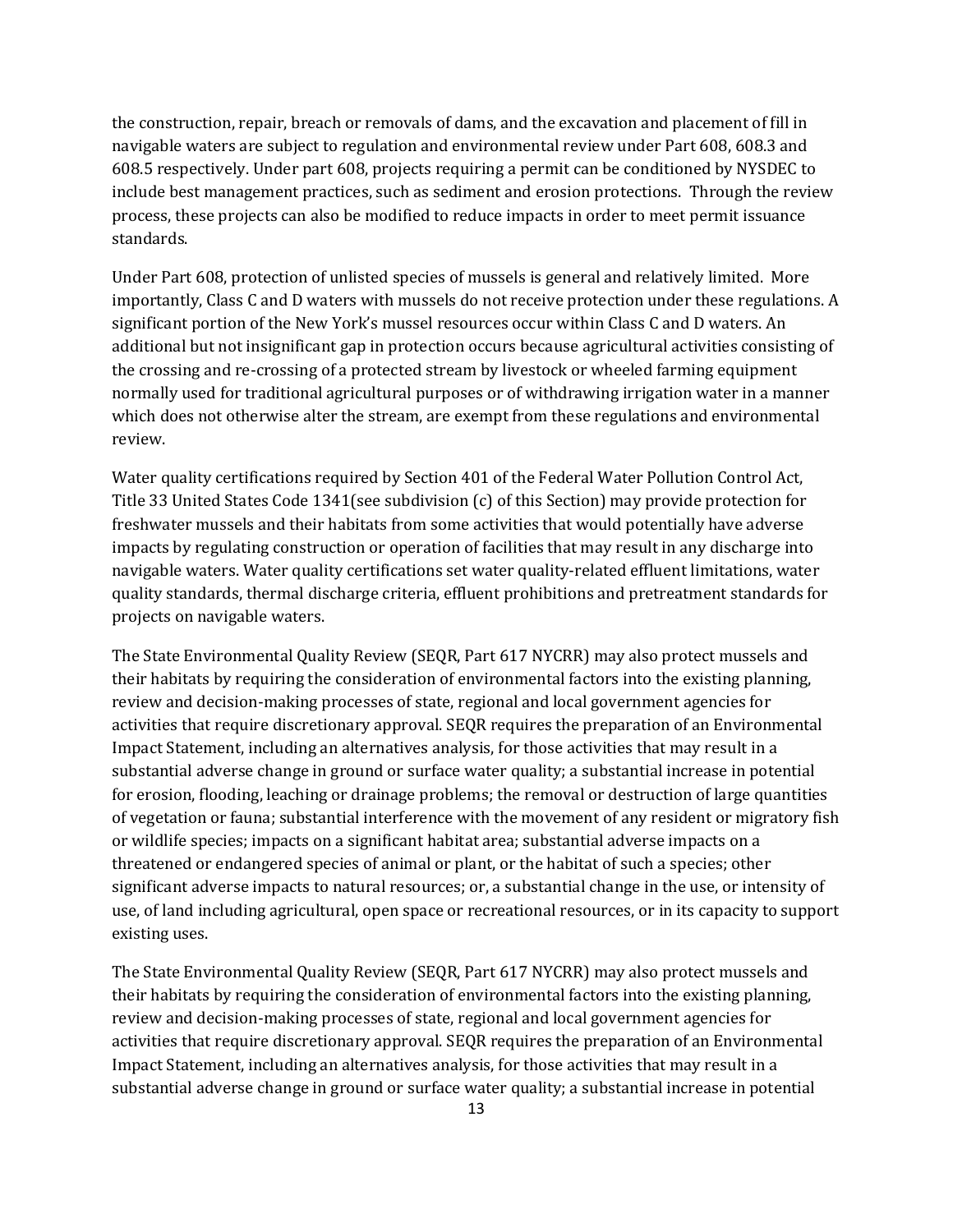for erosion, flooding, leaching or drainage problems; the removal or destruction of large quantities of vegetation or fauna; substantial interference with the movement of any resident or migratory fish or wildlife species; impacts on a significant habitat area; substantial adverse impacts on a threatened or endangered species of animal or plant, or the habitat of such a species; other significant adverse impacts to natural resources; or, a substantial change in the use, or intensity of use, of land including agricultural, open space or recreational resources, or in its capacity to support existing uses.

New York State has numerous laws and regulations that both directly or indirectly protect waters of the state (mussel habitats) including regulations governing direct discharges to surface and groundwater, storm water, agricultural activities, pesticides, flood control, and dams. Without these regulations, mussels would certainly be in worse shape; however, most of these generic protections are not adequate in scope or specific enough to mussel threats to protect the mussel resources of New York State.

# **Describe knowledge of management/conservation actions that are needed for recovery/conservation, or to eliminate, minimize, or compensate for the identified threats:**

- Conservation efforts for this species should focus on Cassadaga Creek.
- Modify marine mussel regulations or the definition of protected wildlife in NYCRR to clarify that freshwater mussels are protected under ECL. Current regulations could be interpreted that freshwater mussels may only be protected as shellfish without a season within the Marine District.
- Opportunities for population augmentation of *P. clava* exist just a few dozens of miles to the south. The Allegheny River and significant tributaries in Pennsylvania such as French Creek, contain viable populations that would seemingly be the best sources of supplemental individuals. A single bridge replacement project on the Allegheny River will yield 1,000s of *P. clava* which must be translocated out of the construction footprint. The future restoration of clubshell in New York appears promising due to both a large potential supply of animals from nearby basins, and *P. clava*'s only known habitat in New York, Cassadaga Creek, which continues to support a diverse and healthy mussel population (The Nature Conservancy 2009).
- Through landowner incentive programs or regulation, riparian buffers, particularly those that also provide shade, should be added/maintained/widened, along agricultural fields, subdivisions, and along major roads to decrease the levels of nitrogen, pesticides, sediment, heavy metals, and salts from entering these aquatic systems, as well as to moderate water temperature. Studies have suggested decreasing sediment loads entering aquatic systems as the best way to decrease the impact of numerous stressors for both *P. clava* and mussels in general (Roley and Tank 2012).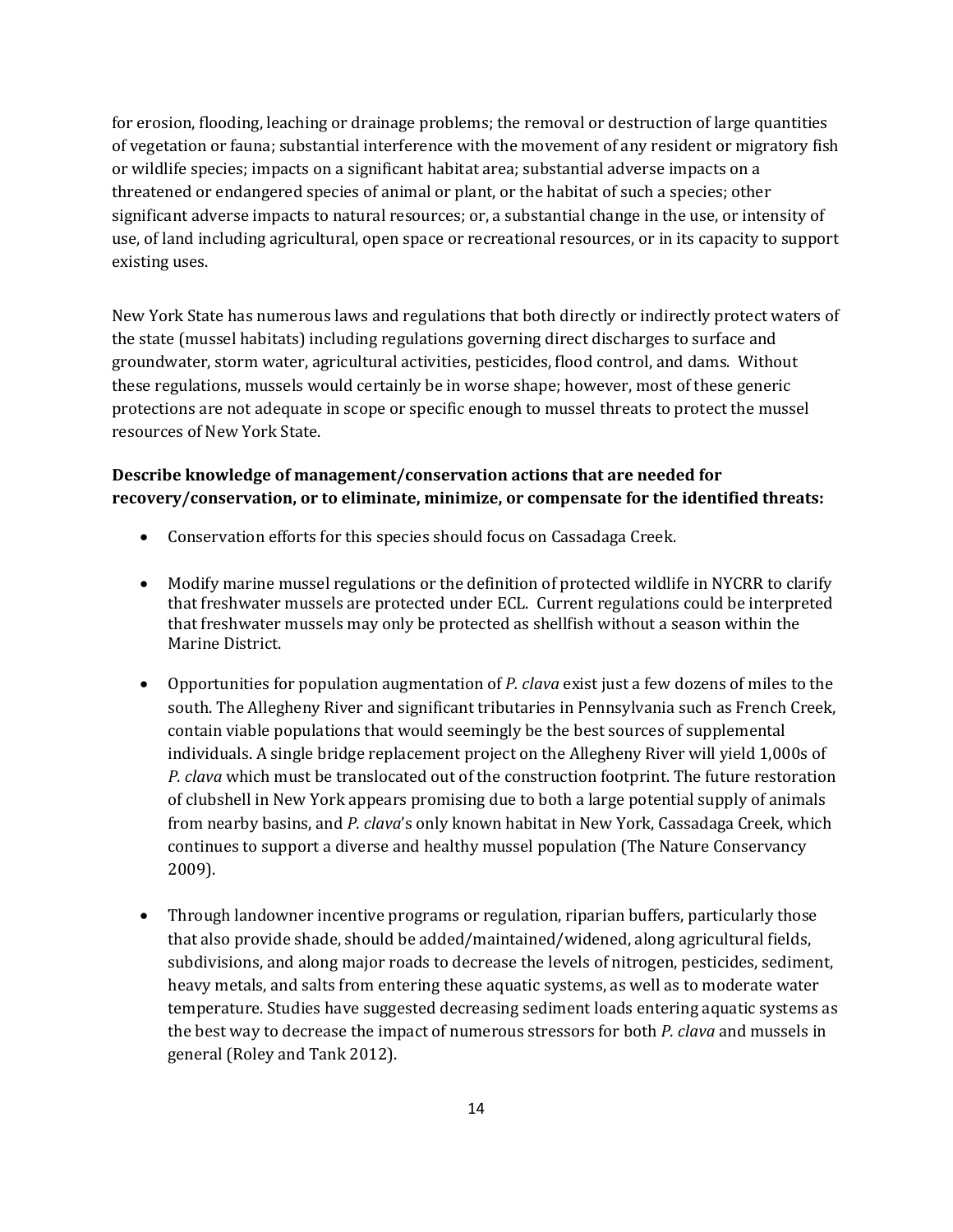- Require all state agencies to maintain appropriate vegetative buffers along streams, rivers and lakes on state-owned or state managed properties.
- Develop and implement a comprehensive monitoring strategy that identifies protocols, including locations and specific intervals, for regular monitoring of known mussel populations to detect assess trends and detect dangerous declines.
- Coordinate with local wastewater treatment facilities to improve ammonia removal of treated discharge. This has been documented as a threat to Unionids at multiple life stages, and therefore needs to be addressed (Gillis 2012).
- Establish a protocol whereas DEC staff work closely with state and local highway departments to reduce impacts to native mussels during maintenance and construction projects.
- In areas subject to tree harvest, promote best forestry practices to reduce/eliminate sedimentation and to ensure that substantial woody vegetation in areas directly adjacent to streams continue to provide temperature-moderating shade to the stream.
- Replace culverts that disrupt aquatic habitat connectivity to allow for passage of small fish species.
- NYSDEC should consider sensitivity of freshwater mussels to specific pollutants in the establishment and setting of water quality standards and TMDLs for waters containing freshwater mussels. A Total Maximum Daily Load (TMDL) specifies the maximum amount of a pollutant that a waterbody can receive and still meet water quality standards. TMDLs account for all contributing sources (e.g. point and nonpoint sources, and natural background levels), seasonal variations in the pollutant load, and incorporate a margin of safety that accounts for unknown or unexpected sources of the pollutant. In essence, a TMDL defines the capacity of the waterbody to absorb a pollutant and still meet water quality standards. The Clean Water Act requires states to identify waterbodies that do not meet water quality standards after application of technology-based effluent limitations. For these "impaired waters," states must consider the development of alternative strategies, including TMDLs, for reducing the pollutants responsible for the failure to meet water quality standards.

The New York State Comprehensive Wildlife Conservation Strategy (NYSDEC 2006) includes recommendations for the following actions for freshwater mussels:

### **Habitat management:**

- Manage areas of important mussel populations by controlling degradation factors (e.g..) Controlling livestock access, point source or non-point source pollution, flow alteration, etc.)
- Develop methods to improve and restore freshwater bivalve habitat. **Habitat research:**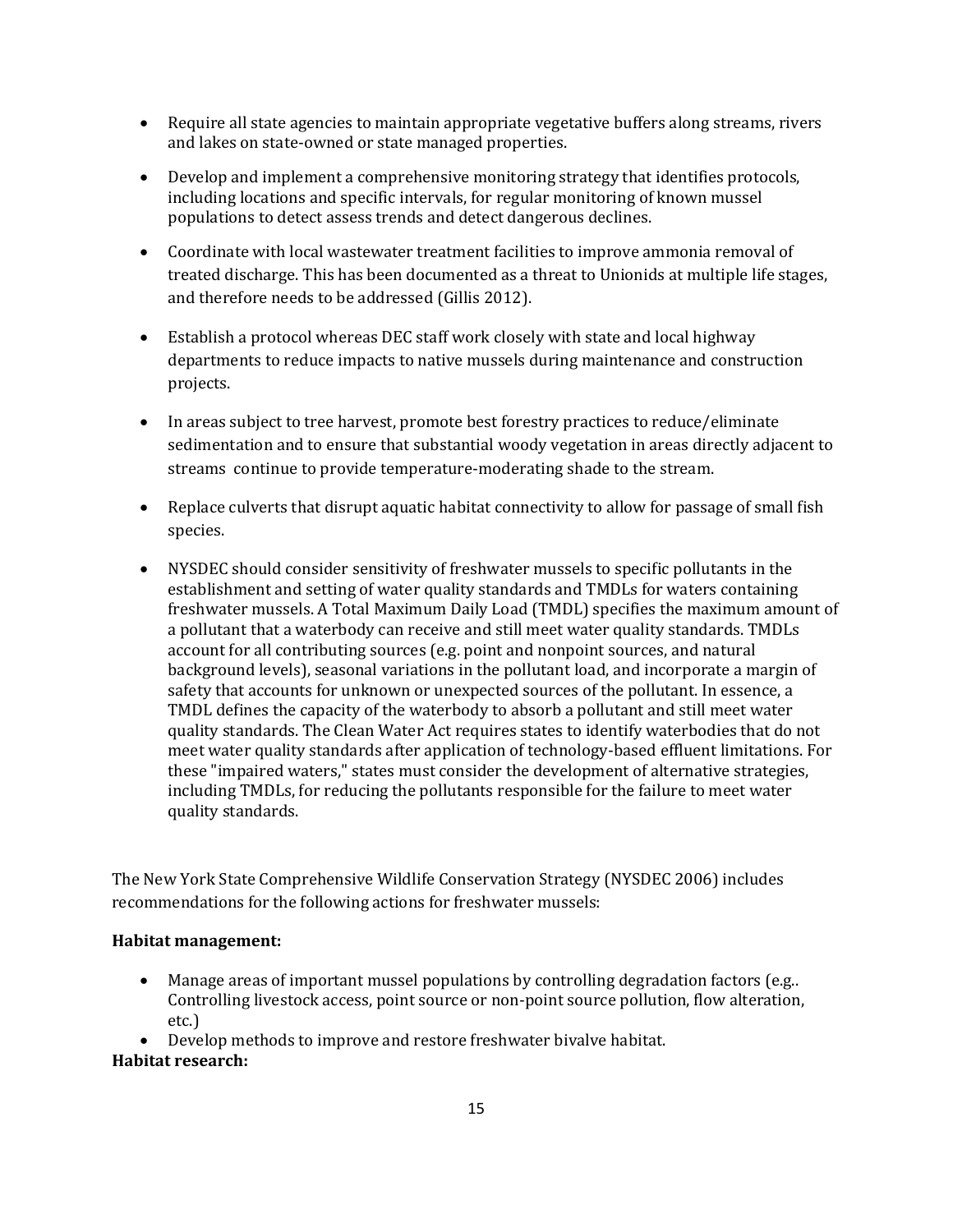- Conduct research to determine habitat parameters necessary for good populations of each species of species-at-risk listed mussels.
- Research flow requirements of freshwater bivalves and model the effects of flow changes both in volume and timing.
- Research all parameters of mussel habitat requirements including temperature, substrate, fish, flow, food, etc.

# **Habitat restoration:**

• Restore degraded habitat areas to allow for recolonization or reintroduction of listed mussels.

## **Invasive species control:**

- Develop a monitoring/control plan that includes measures to detect invasive species problematic to freshwater bivalves in all New York watersheds and actions that will be taken to control them before they become threats.
- Conduct research on control of exotic bivalve species that compete with native mussels and exotic crustaceans or fish which may prey on them.

# **Life history research:**

- Research effects of pesticides and other chemicals, including ammonia, on all life stages of freshwater bivalves: sperm/egg, glochidia, larva, adults.
- Research potential interbreeding between *Alasmidonta varicosa* and *Alasmidonta marginata* and, if occurring, evaluate the potential threat to *A. varicosa* population integrity.
- Determine fish hosts for species where this is not known for populations living in New York.
- Research population dynamics of listed mussel species including connectivity of populations or subpopulations and genetic distinctness of populations or subpopulations.
- Determine or confirm breeding phenology and habitat conditions necessary for successful breeding for listed mussels (e.g.. mussel density, pop. level of fish host, temp, flow).

# **Modify regulation:**

• Modify marine mussel regulations to be clearer that freshwater mussels are protected under ECL.

# **New regulation:**

- Ban the importation of fish that feed on freshwater mollusks (e.g., black carp).
- Require inclusion of all stages of freshwater mussels in testing for approval of new pesticides in New York*.*

# **Other action:**

- Develop an outreach program to private landowners through the Landowner Incentive Program to educate the public about freshwater mussel protection and initiate projects to prevent or repair impacts from land use on mussels.
- Increase regional permit control of development and highway projects that may impact native mussels.
- Develop standard monitoring/survey protocols for development projects in all watersheds in New York.
- Evaluate threats to mussels in each New York watershed and prioritize areas for actions to address the threats.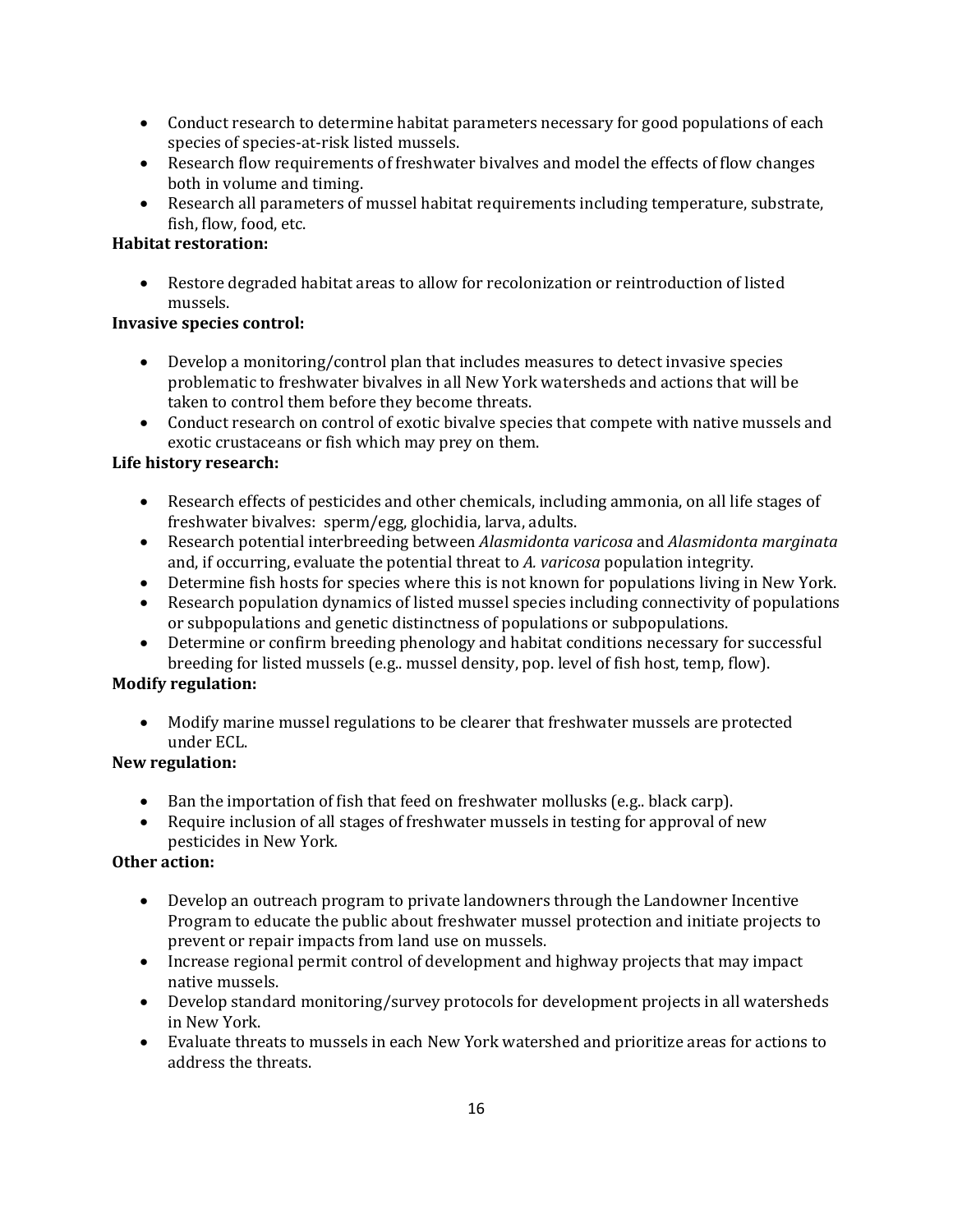- Research the best survey methods both for detection of rare species and evaluation of population status and trends.
- Begin evaluation of members of the family Sphaeridae (fingernail clams) for inclusion into the species at risk list.

### **Population monitoring:**

- Conduct population estimates of species-at-risk listed mussel species in NY
- Conduct surveys to determine distribution of species-at-risk listed mussel species in NY. **Regional management plan:**
	- Incorporate freshwater mussel goals and objectives into regional water quality and fish management plans and policies.

### **Relocation/reintroduction:**

• Where appropriate, reintroduce listed mussels into appropriate habitat within their historic range.

### **Statewide management plan:**

• Incorporate freshwater mussel goals and objectives into statewide water quality and fish management plans and policies.

## **X. References**

- Aldridge, D. C. (2000). The impacts of dredging and weed cutting on a population of freshwater mussels (Bivalvia: Unionidae). *Biological Conservation*, *95*(3), 247-257.
- Anderson, K. B., Sparks, R. E., and Paparo, A. A. (1978). Rapid assessment of water quality, using the fingernail clam, *Musculium transversum*: Final Report. University of Illinois, Urbana. 130p.
- Benke, A.C. (1990). A perspective on America's vanishing streams. *Journal of the N. American Benthological Society: 9*: 77-88
- Bringolf, R. B., Cope, W. G., Eads, C. B., Lazaro, P. R., Barnhart, M. C., and Shea, D. (2007). Acute and chronic toxicity of technical‐grade pesticides to glochidia and juveniles of freshwater mussels (unionidae). *Environmental Toxicology and Chemistry*, *26*(10), 2086-2093.
- Bringolf, R. B., Cope, W. G., Barnhart, M. C., Mosher, S., Lazaro, P. R., and Shea, D. (2007). Acute and chronic toxicity of pesticide formulations (atrazine, chlorpyrifos, and permethrin) to glochidia and juveniles of *Lampsilis siliquoidea*. *Environmental Toxicology and Chemistry*, *26*(10), 2101-2107.
- Cummings, K. S., and Mayer, C. A. (1992). Field guide to freshwater mussels of the Midwest (p. 194). Champaign, Illinois: Illinois Natural History Survey.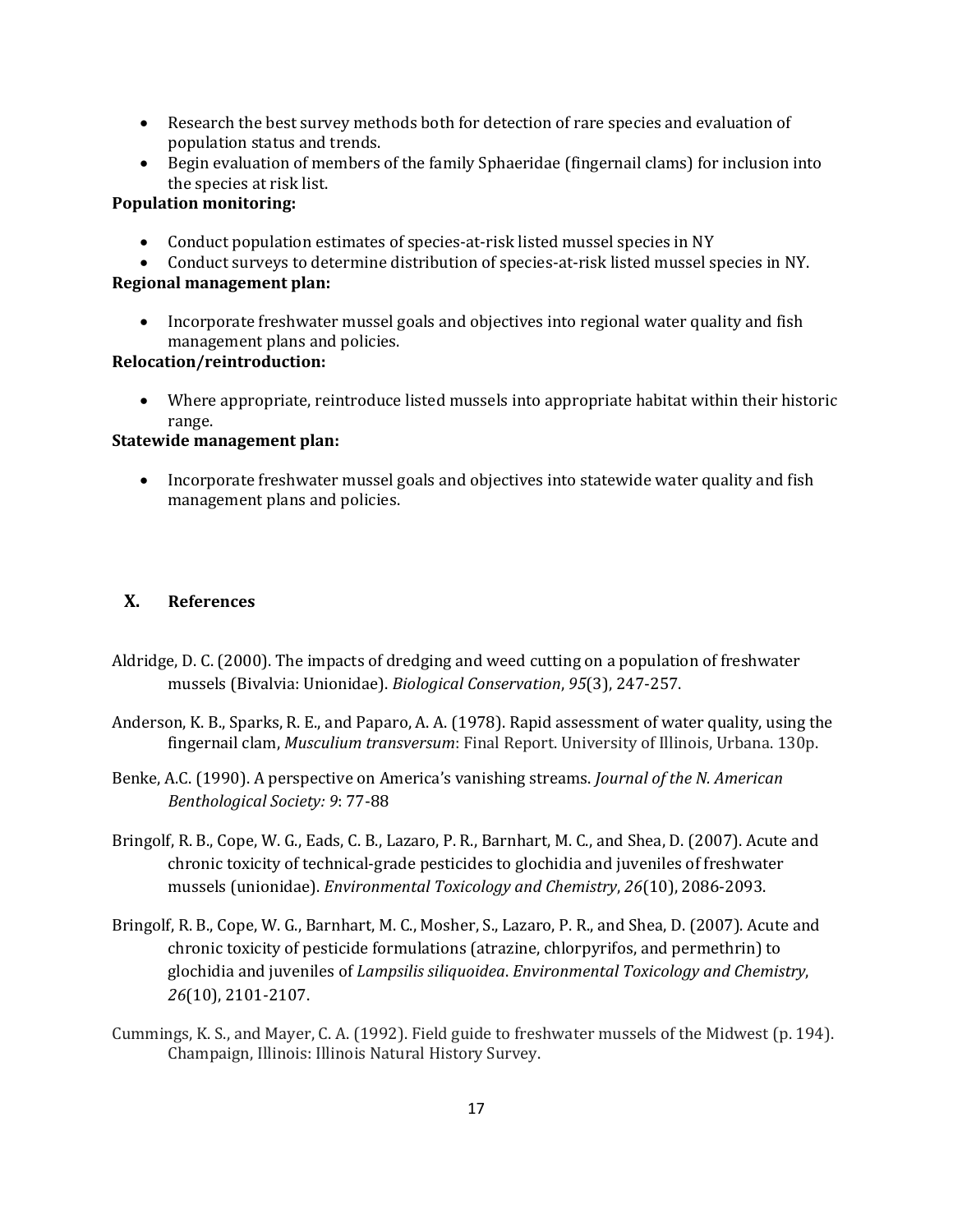- Flynn, K., and Spellman, T. (2009). Environmental levels of atrazine decrease spatial aggregation in the freshwater mussel, *Elliptio complanata*. *Ecotoxicology and Environmental Safety*, *72*(4), 1228-1233.
- Graf, D. and K. Cummings. (2011). MUSSELp Evolution: North American Freshwater Mussels. The MUSSEL Project. The University of Wisconsin. Available: [http://mussel](http://mussel-project.uwsp.edu/evol/intro/north_america.html)[project.uwsp.edu/evol/intro/north\\_america.html.](http://mussel-project.uwsp.edu/evol/intro/north_america.html)
- Gillis, P. L. (2012). Cumulative impacts of urban runoff and municipal wastewater effluents on wild freshwater mussels (*Lasmigona costata*). *Science of the Total Environment*, *431*, 348-356.
- Goudraeu, S. E., Neves, R. J., and Sheehan, R. J. (1993). Effects of wastewater treatment plant effluents on freshwater mollusks in the upper Clinch River, Virginia, USA. *Hydrobiologia*, *252*(3), 211-230.
- Haag, W. R. (2012). *North American freshwater mussels: natural history, ecology, and conservation*. Cambridge University Press.
- Harman, W.N. and P.H. Lord (2010). Susquehanna Freshwater Mussel Surveys, 2008-2010. Final report submitted to New York State Department of Environmental Conservation. SUNY Oneonta. Cooperstown, NY. 24 pp + plus appendix.
- Hoving, C. L., Lee, Y. M., Badra, P. J. and Klatt B. J. (2013) A vulnerability assessment of 400 species of greatest conservation need and game species in Michigan.
- Humphrey, C. (1987a). Effects of mine waters on freshwater mussels. Pp. 100-103 [In:] *Alligator Rivers Region Research Institute, annual research summary for 1985-86.* Australian Government Publishing Services, Canberra.
- Huebner, J. D., and Pynnönen, K. S. (1992). Viability of glochidia of two species of Anodonta exposed to low pH and selected metals. *Canadian Journal of Zoology*, *70*(12), 2348-2355.
- Keller, A. E., and Zam, S. G. (1991). The acute toxicity of selected metals to the freshwater mussel, Anodonta imbecilis. *Environmental Toxicology and Chemistry*, *10*(4), 539-546.
- Liquori, V. M., and Insler, G. D. (1985). Gill parasites of the white perch: Phenologies in the lower Hudson River. *New York Fish and Game Journal*, *32*(1), 71-76.
- McMurray, S.E., Faiman, J.S., Roberts, A., Simmons, B., and Barnhart, C.M. (2012). *A guide to Missouri's freshwater mussels.* Missouri Department of Conservation, Jefferson City, Missouri.
- Mahar, A.M. and J.A. Landry. (2013). State Wildlife Grants Final Report: Inventory of Freshwater Mussels in New York's Southeast and Southwest Lake Ontario Basins, 2008-2013. New York State Department of Environmental Conservation. Avon, NY. *In progress*.
- Natural Heritage Program Element Occurrences [ARC/INFO coverages] (2013). New York Natural Heritage Program, Albany, NY. Available: NYS Department of Environmental Conservation Master Habitat Data Bank's Data Selector.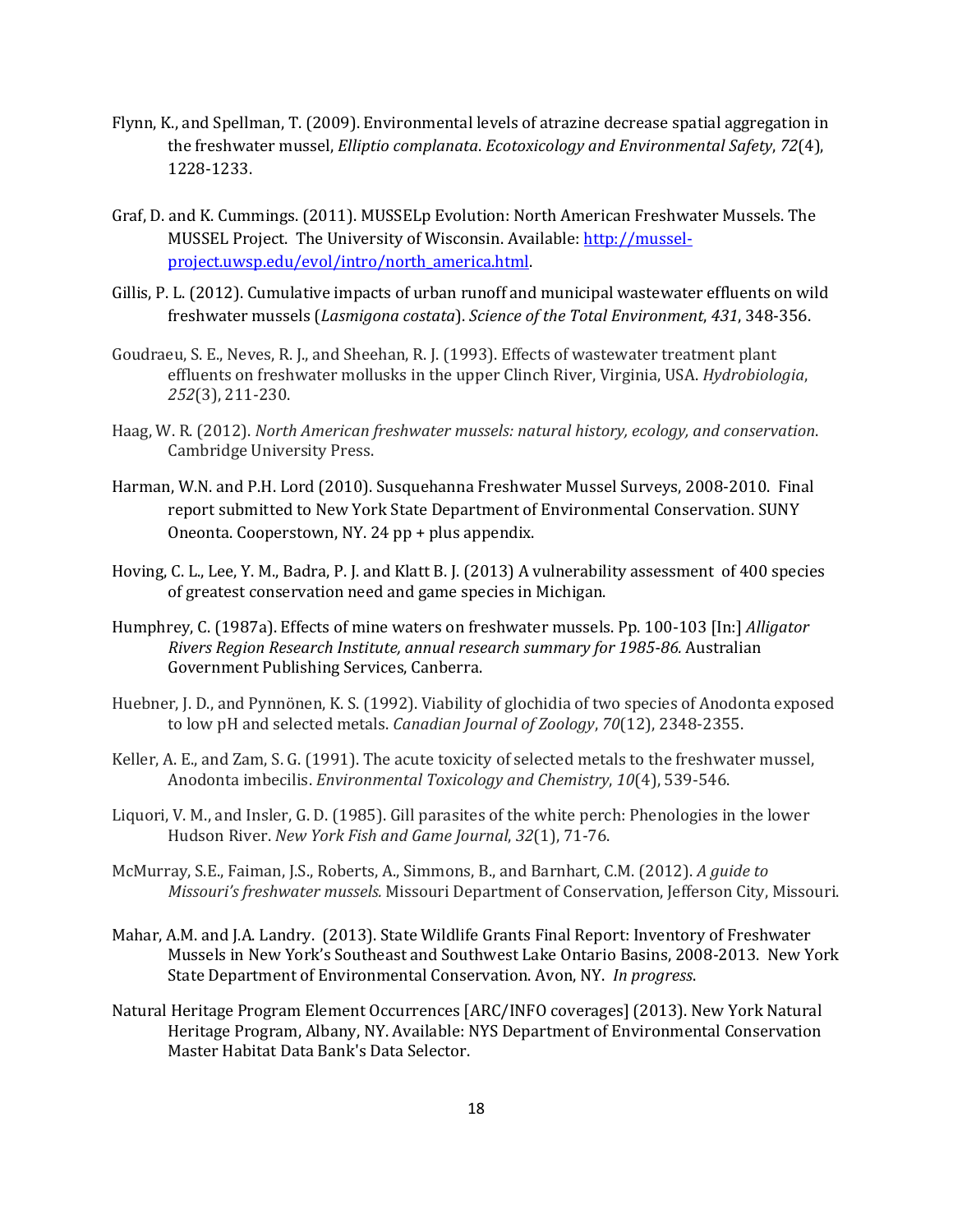- NatureServe. (2013). NatureServe Explorer: An online encyclopedia of life [web application]. Version 7.1. NatureServe, Arlington, Virginia. Available http://www.natureserve.org/explorer. (Accessed: February 12, 2013).
- New York State Department of Environmental Conservation. (2006). *New York State Comprehensive Wildlife Conservation Strategy*. Albany, NY: New York State Department of Environmental Conservation.
- New York State Landcover, Version 1. [SDE raster digital data] (2010). National Gap Analysis Program. Moscow, Idaho. Available: NYS Department of Environmental Conservation Master Habitat Data Bank's Data Selector.
- Northeastern Aquatic Habitat Classification System (NAHCS) GIS map for streams and rivers, [vector digital data] (2010). US Environmental Protection Agency, the US Geological Survey, and The Nature Conservancy Eastern Conservation Science. Boston, MA. Available: NYS Department of Environmental Conservation Master Habitat Data Bank's Data Selector.
- O'Dee, S. H., and Watters, G. T. (2000). New or confirmed host identifications for ten freshwater mussels. In *Tankersley, RA, Warmoltz, DI, Watters, GT, Armitage, BJ, Johnson, PD and RS Butler. Freshwater Mollusk Symposium Proceedings, Ohio Biological Survey, Columbus* (pp. 77-82).
- Ortmann, A. E. (1919). *Monograph of the Naiades of Pennsylvania..* (Vol. 8, No. 1). Board of Trustees of the Carnegie Institute.
- Pandolfo, T. J., Cope, W. G., Young, G. B., Jones, J. W., Hua, D., and Lingenfelser, S. F. (2012). Acute effects of road salts and associated cyanide compounds on the early life stages of the unionid mussel *Villosa iris*. *Environmental Toxicology and Chemistry*, *31*(8), 1801-1806.
- Pynnönen, K. (1990). Physiological responses to severe acid stress in four species of freshwater clams (Unionidae). *Archives of Environmental Contamination and Toxicology*, *19*(4), 471-478.
- Roley, S.S. (2012). The influence of floodplain restoration on stream ecosystem function in an agricultural landscape. (unpublished doctoral dissertation). University of Notre Dame, Notre Dame, Indiana.
- Roley, S. S., J. Tank, and M. A. Williams (2012), Hydrologic connectivity increases denitrification in the hyporheic zone and restored floodplains of an agricultural stream, *J. Geophys. Res.*
- Simmons Jr, G. M., and Reed Jr, J. R. (1973). Mussels as indicators of biological recovery zone. *Journal (Water Pollution Control Federation)*, 2480-2492.
- Stansbery, D. H., and King, C. C. (1983). Management of Muskingum River mussel (unionid mollusk) populations. Final Report to the U.S. Department of Commerce, and the Ohio Department of Natural Resources. *Ohio State University Museum of Zoology Reports*. 79 p.
- Stein, B. A., Kutner, L. S., Hammerson, G. A., Master, L. L., and Morse, L. E. (2000). State of the states: geographic patterns of diversity, rarity, and endemism. *Precious heritage: the status of biodiversity in the United States. Oxford University Press, New York*, 119-158.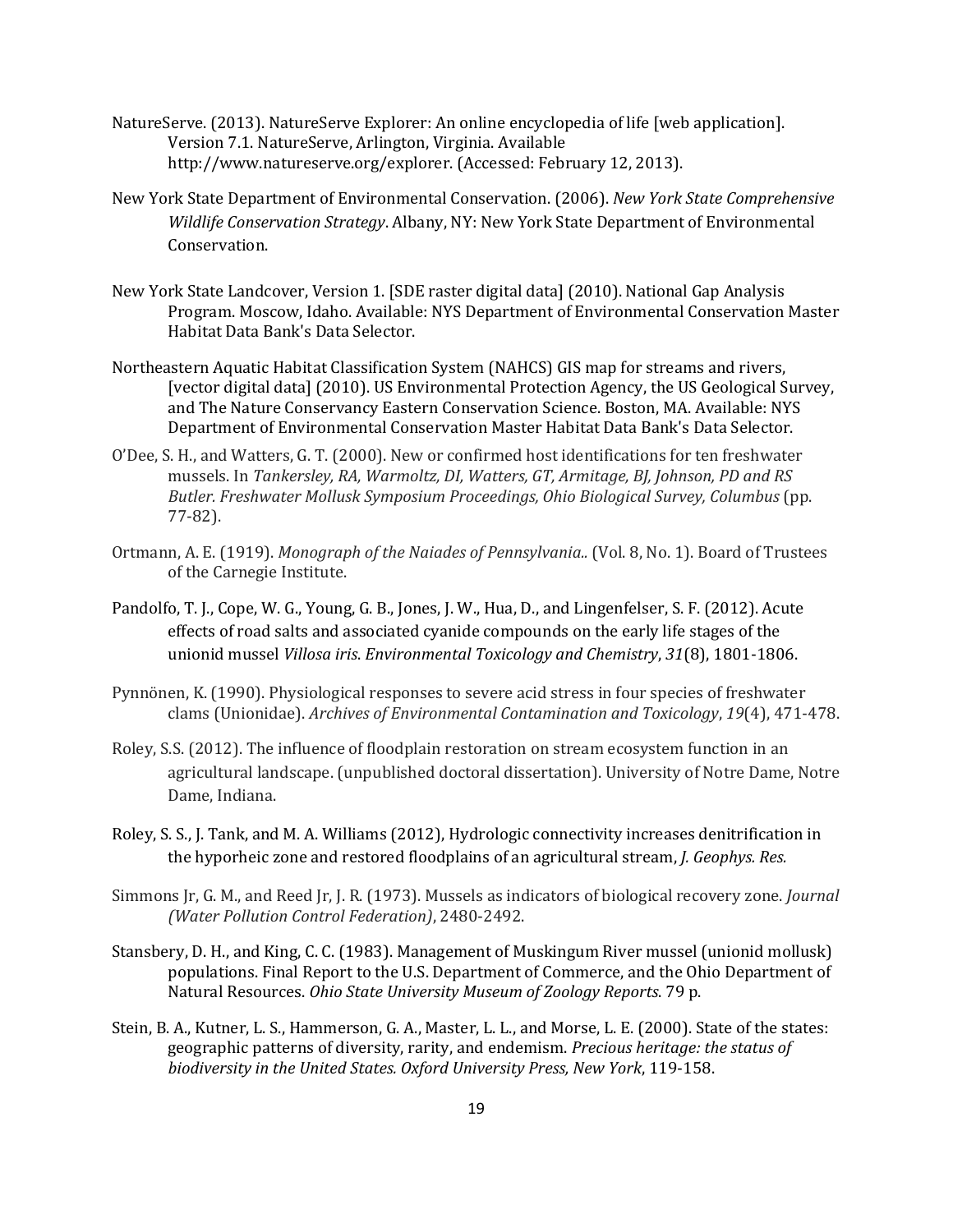- Strayer, D.L. and K.J. Jirka. (1997). The Pearly Mussels of New York State. New York State Museum Memoir (26): 113 pp., 27 pls.
- Strayer, D.L. and H. M. Malcom (2012). Causes of recruitment failure in freshwater mussel populations in southeastern New York. Ecological Applications 22:1780–1790
- Strayer, D. L., Malcom, H. M., and Cid, N. (2009). Recovery (?) of native bivalves following the zebra mussel invasion of the Hudson River.
- State Pollutant Discharge Elimination System New York State [vector digital data]. (2007). Albany, New York: New York State Department of Environmental Conservation. Available: http://gis.ny.gov/gisdata/inventories/details.cfm?dsid=1010&nysgis=
- The Nature Conservancy (2009). Freshwater Mussel (Unionidae) Distributions, Catches, and Measures of their Viability across the Catches, and Measures of their Viability across the Allegheny River Basin in New York. Report submitted New York State Department of Environmental Conservation. The Nature Conservancy, Central and Western NY Chapter. Rochester, NY. 63 pp.
- *U.S. Fish and Wildlife Service: Clubshell Fact Sheet*. (1997). Retrieved from [http://www.fws.gov/midwest/endangered/clams/clubs\\_fc.html](http://www.fws.gov/midwest/endangered/clams/clubs_fc.html)
- U.S. Fish and Wildlife Service. 1994. Clubshell *(Pleurobema clava)* and Northern Riffleshell *(Epioblasma tondosa rangiana)* Recovery Plan. Hadley, Massachusetts. 68 pp.
- Vaughn, C. C. and Taylor, C. M. (1999), Impoundments and the Decline of Freshwater Mussels: a Case Study of an Extinction Gradient. *Conservation Biology*, 13: 912–920
- Wang, N., Mebane, C. A., Kunz, J. L., Ingersoll, C. G., Brumbaugh, W. G., Santore, R. C., ... and Arnold, W. (2011). Influence of dissolved organic carbon on toxicity of copper to a unionid mussel (*Villosa iris*) and a cladoceran (*Ceriodaphnia dubia*) in acute and chronic water exposures. *Environmental Toxicology and Chemistry*, *30*(9), 2115-2125.
- Watters, G.T. (1988). A survey of mussels of the St. Joseph River system, with emphasis on the federally endangered White Cat's Paw Pearly Mussel. *Final Report to the Indiana Department of Natural Resources and U.S. Fish and Wildlife Service.* 127 pp.
- Watters, G. T., and O'Dee, S. H. (1997). Identification of potential hosts. *Triannual Unionid Report*, *13*, 38-39.
- Watters, G. T., Hoggarth, M. A., and Stansbery, D. H. (2009). *The freshwater mussels of Ohio*. Columbus: Ohio State University Press.
- White, E.L., J.J. Schmid, T.G. Howard, M.D. Schlesinger, and A.L. Feldmann. 2011. New York State freshwater conservation blueprint project, phases I and II: Freshwater systems, species, and viability metrics. New York Natural Heritage Program, The Nature Conservancy. Albany, NY. 85 pp. plus appendix.